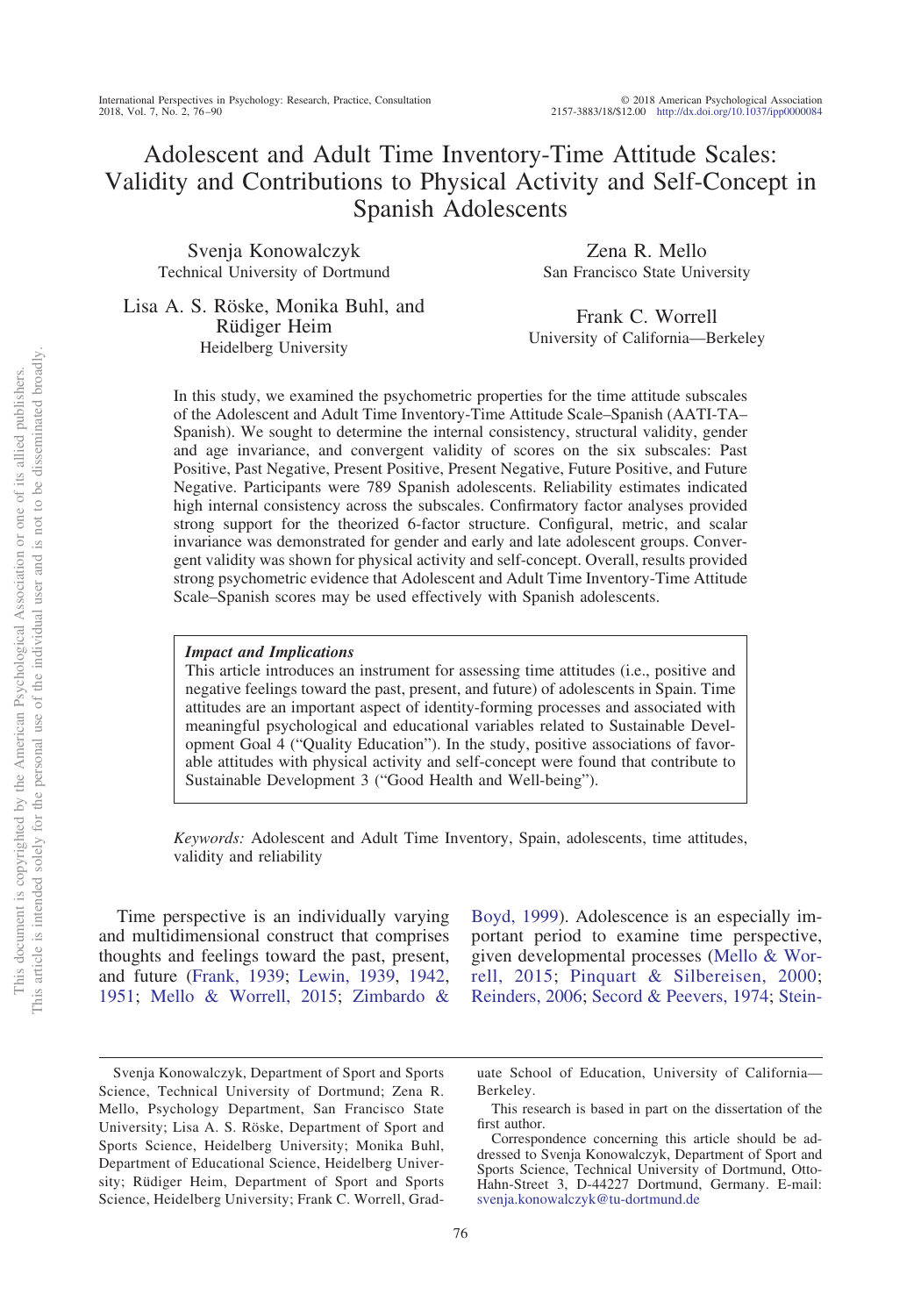[berg et al., 2009\)](#page-12-4). Early on, [Lewin \(1939\)](#page-11-0) argued that adolescents have a more differentiated perspective of the past, present, and future than children. For example, adolescents will consider the future in terms of years, whereas children think in terms of days. Lewin also articulated how the influence of the past on the present and future would differ between adolescents and children because of differences in the accumulation of age-related experiences (i.e., adolescents have lived longer and therefore will have more to integrate into their present and future than children).

Developmental theories on identity formation and cognitive changes in adolescence indicate that time perspective is a salient construct for this period of the life span. Identity formation is the hallmark of adolescence and includes the integration of the past, present, and future selves, in which "conscious feeling of having a personal identity is based on . . . the perception of the selfsameness and continuity of one's existence in *time* and space" [\(Erikson, 1968,](#page-10-1) p. 2, italics added). It should also be noted that successful developmental processes in adolescence lead to a strengthening of the personality and a positive sense of life [\(Erikson, 1968;](#page-10-1) [Havi](#page-11-3)[ghurst, 1952\)](#page-11-3), whereas negative attempts are associated with identity diffusion that can cause a disorder of the sense of time, among others [\(Erikson, 1968\)](#page-10-1). Cognitive advances enable adolescents to think abstractly, including the consideration of the relationships among the past, present, and future [\(Keating, 2012\)](#page-11-4). Indeed, [Pi](#page-12-5)[aget \(1955\)](#page-12-5) articulated how time concepts were an indicator of cognitive development.

Despite theoretical support for the examination of time perspective in adolescence, most research on the topic has been conducted with adult populations [\(Stolarski, Fieulaine, & van](#page-12-6) [Beek, 2015;](#page-12-6) [Zimbardo & Boyd, 1999\)](#page-13-0). The most frequently used instrument to assess time perspective is the Zimbardo Time Perspective Inventory (ZTPI; [Zimbardo & Boyd, 1999\)](#page-13-0). The ZTPI was developed for college students and assesses orientations, feelings, and behaviors with five subscales: Past Positive, Past Negative, Hedonism, Fatalism, and Future. Studies have associated ZTPI scores with a variety of constructs, including aggression, depression, conscientiousness, sensation seeking [\(Zimbardo](#page-13-0) [& Boyd, 1999\)](#page-13-0), alcohol consumption [\(Keough,](#page-11-5) [Zimbardo, & Boyd, 1999;](#page-11-5) [McKay, Andretta,](#page-11-6) [Magee, & Worrell, 2014\)](#page-11-6), hours studying [\(Zim](#page-13-0)[bardo & Boyd, 1999\)](#page-13-0), and risky driving [\(Zim](#page-13-1)[bardo, Keough, & Boyd, 1997\)](#page-13-1). However, attempts to use the ZTPI with adolescents have resulted in psychometric concerns, including low reliability estimates and structural validity issues [\(Perry et al., 2015;](#page-12-7) [Worrell & Mello,](#page-13-2) [2007\)](#page-13-2).

Recent theoretical and empirical research has emerged on time perspective in adolescents that provides support for the examination of the construct in adolescence. [Mello and Worrell](#page-12-0) [\(2015\)](#page-12-0) have proposed that adolescence is an especially pertinent period of the life span to examine time perspective based on developmental theory and that time perspective is a useful construct for predicting health outcomes in adolescents. New studies on time perspective in adolescents support this assertion. For example, time perspective was associated with selfefficacy and alcohol use in a study of adolescents [\(McKay, Percy, Cole, Worrell, & Andretta, 2016\)](#page-11-7). In a more recent study, time perspective differentiated adolescent runaways from those who had not left home, and, among the runaways, time perspective was associated with healthier psychological outcomes and fewer risk behaviors [\(Mello, Oladipo, Paoloni, & Worrell,](#page-11-8) [2017\)](#page-11-8).

#### **Adolescent and Adult Time Inventory**

To address the absence of an adolescent ageappropriate measure of time perspective, [Mello](#page-12-8) [and Worrell \(2007\)](#page-12-8) developed the Adolescent Time Inventory, recently renamed the Adolescent and Adult Time Inventory (AATI) on the basis of recent research [\(Cole, Andretta, & Mc-](#page-10-2)[Kay, 2017;](#page-10-2) [Mello et al., 2016\)](#page-12-9). The AATI was originally created in an effort to provide the field with a way to assess multiple dimensions of time perspective that are relevant to adolescents. Another goal in developing the AATI was to generate measures that assessed *distinct* elements of time perspective without introducing construct-irrelevant variance [\(Hubley &](#page-11-9) [Zumbo, 2011\)](#page-11-9). The AATI was created using a series of focus groups and survey studies [\(Mello](#page-11-10) [et al., 2009;](#page-11-10) [Mello, Finan, & Worrell, 2013;](#page-11-11) [Worrell, Mello, & Buhl, 2013\)](#page-13-3) and includes several dimensions of time perspective: time orientation, time relation, and time attitudes. The Time Orientation Scale and the Time Re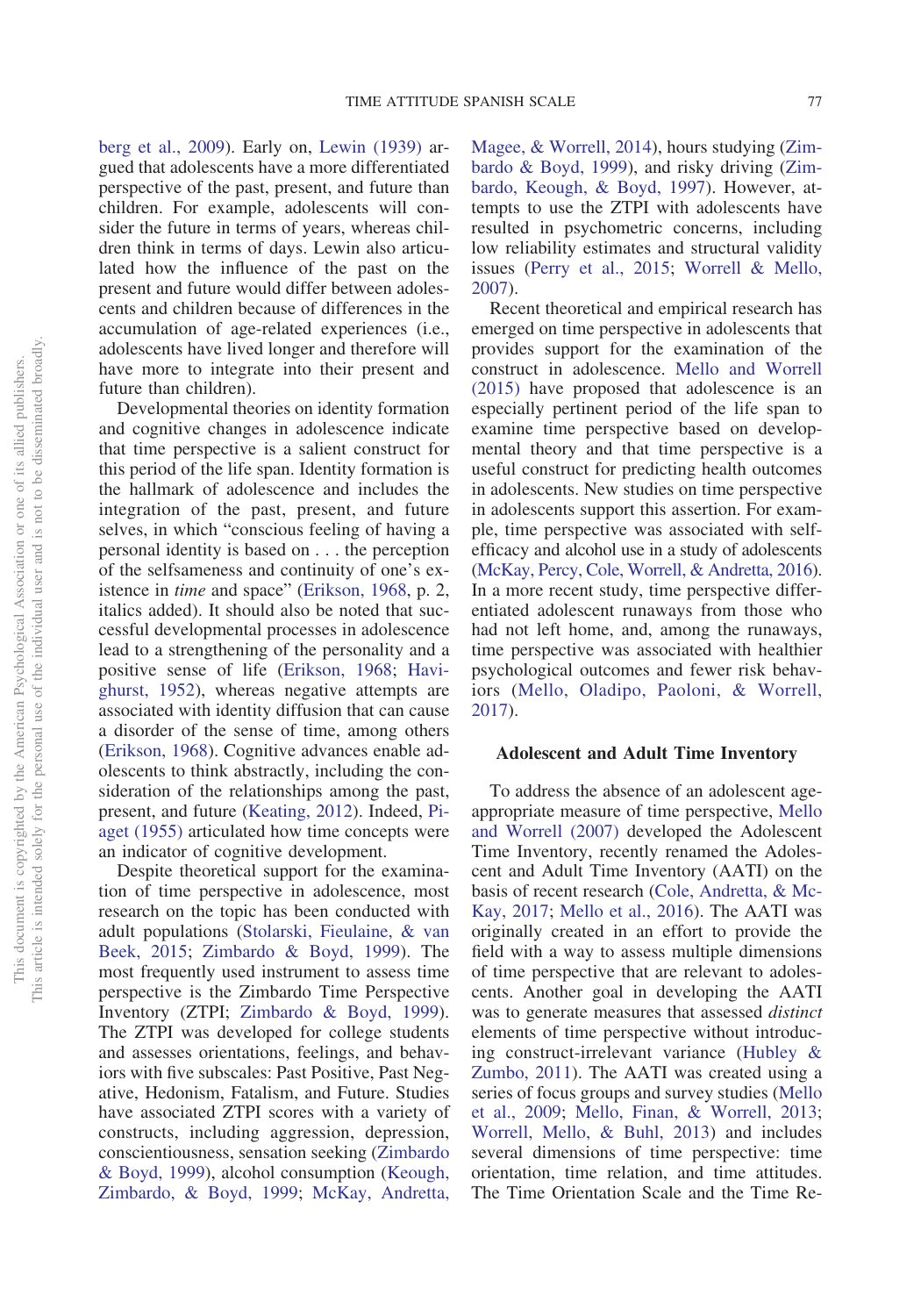lation Scale are measures that determine the relative emphasis and perceived relationships among time periods, respectively.

In two studies, [Mello et al. \(2013\)](#page-11-11) showed how an orientation toward multiple time periods and an interrelated view of the time periods were associated with more adaptive outcomes in adolescence, including higher academic achievement, self-esteem, hope, and lower risky behaviors. More recent evidence on time relation comes from research on adolescents who have run away from home that shows how adolescent runaways were less likely to perceive time periods as related to one another compared with their nonrunaway counterparts [\(Mello,](#page-12-10) [Walker, et al., 2017\)](#page-12-10).

### **The Time Attitude Scales**

The AATI also includes the Time Attitude Scales (AATI-TA; [Mello & Worrell, 2007\)](#page-12-8) that is the focus of the current study. The AATI-TA assess positive and negative feelings toward the past, present, and future with six five-item subscales: Past Positive, Past Negative, Present Positive, Present Negative, Future Positive, and Future Negative. Studies have indicated that AATI-TA yield internally consistent subscale scores and that the theoretically expected sixfactor structure best fits the data when compared with alternate models [\(Worrell et al., 2013\)](#page-13-3). Psychometric evidence for scores on the English version of the AATI-TA has been shown in studies that have included adolescent participants in New Zealand [\(Alansari, Worrell, Ru](#page-10-3)[bie-Davies, & Webber, 2013\)](#page-10-3), Nigeria [\(Mello,](#page-11-8) [Oladipo, et al., 2017\)](#page-11-8), the United Kingdom [\(McKay, Cole, Percy, Worrell, & Mello, 2015\)](#page-11-12), and the United States [\(Worrell et al., 2013\)](#page-13-3).

Previous research has indicated convergent validity with time perspective and physical exercise. For example, a study of college students showed that the future subscale of the ZTPI [Zimbardo & Boyd, 1999\)](#page-13-0) was positively related to vigorous physical exercise [\(Hen](#page-11-13)[son, Carey, Carey, & Maisto, 2006\)](#page-11-13). Further, in a sample of adolescents from Trinidad and Tobago, [Mello and Worrell \(2008\)](#page-12-11) showed a positive association between perceived life chances, a future-oriented concept, and extracurricular activities, which included athletics. [Krumer, Shavit, and Rosenboim \(2011\)](#page-11-14) compared Israeli professional athletes with nonathletes in a study of delay discounting, a concept that can be considered conceptually similar to time perspective. Results showed that nonathletes were more likely to delay than professional athletes, as indicated by their choice of a greater monetary reward in the future than a lesser monetary reward in the present. Theoretical perspectives have also posited a connection between time perspective and sports activity. For example, [Reinders \(2006\)](#page-12-2) suggested that presentoriented adolescents would especially favor sports activities because they are oriented toward leisure activities that occur in the present time period. In contrast, [Zimbardo and](#page-13-4) [Boyd \(2008\)](#page-13-4) argued that sports activities will be particularly attractive for future-oriented individuals due to their willingness to invest in a healthy lifestyle.

Convergent validity evidence has also been shown for the AATI-TA with psychological and educational outcomes. For example, studies with adolescent participants have shown meaningful associations between the AATI-TA and psychological variables, including self-esteem, hope, and perceived stress [\(Andretta, Worrell,](#page-10-4) [& Mello, 2014;](#page-10-4) [Worrell & Mello, 2009\)](#page-13-5). Other studies have demonstrated relationships with the AATI-TA and educational outcomes, including attitudes toward school, attitudes toward teachers [\(Alansari et al., 2013\)](#page-10-3), selfreported grade point average, and educational expectations [\(Andretta et al., 2014\)](#page-10-4).

In Spain, sports are one of the main leisuretime activities among adolescents. Spanish adolescents engage in sports more than playing instruments, painting, writing, or visiting museums [\(Departamento de Comunicación Corpora](#page-10-5)[tiva SM, 2010;](#page-10-5) [Injuve, 2010\)](#page-11-15). [García Ferrando](#page-10-6) [and Llopis Goig \(2011\)](#page-10-6) reported that Spanish individuals aged 15 to 24 years had not only the highest interest in sports but also were the most active group, with 61% participating compared with 36% among older individuals. Sports activities and physical self-concept are particularly relevant to the developmental period of adolescence, given the salience of body selfimage for adolescent self-concept [\(Brettsch](#page-10-7)[neider & Heim, 1997;](#page-10-7) [Gerlach, 2008\)](#page-11-16) and the identity formation process [\(Brettschneider &](#page-10-7) [Heim, 1997;](#page-10-7) [Späth & Schlicht, 2000\)](#page-12-12).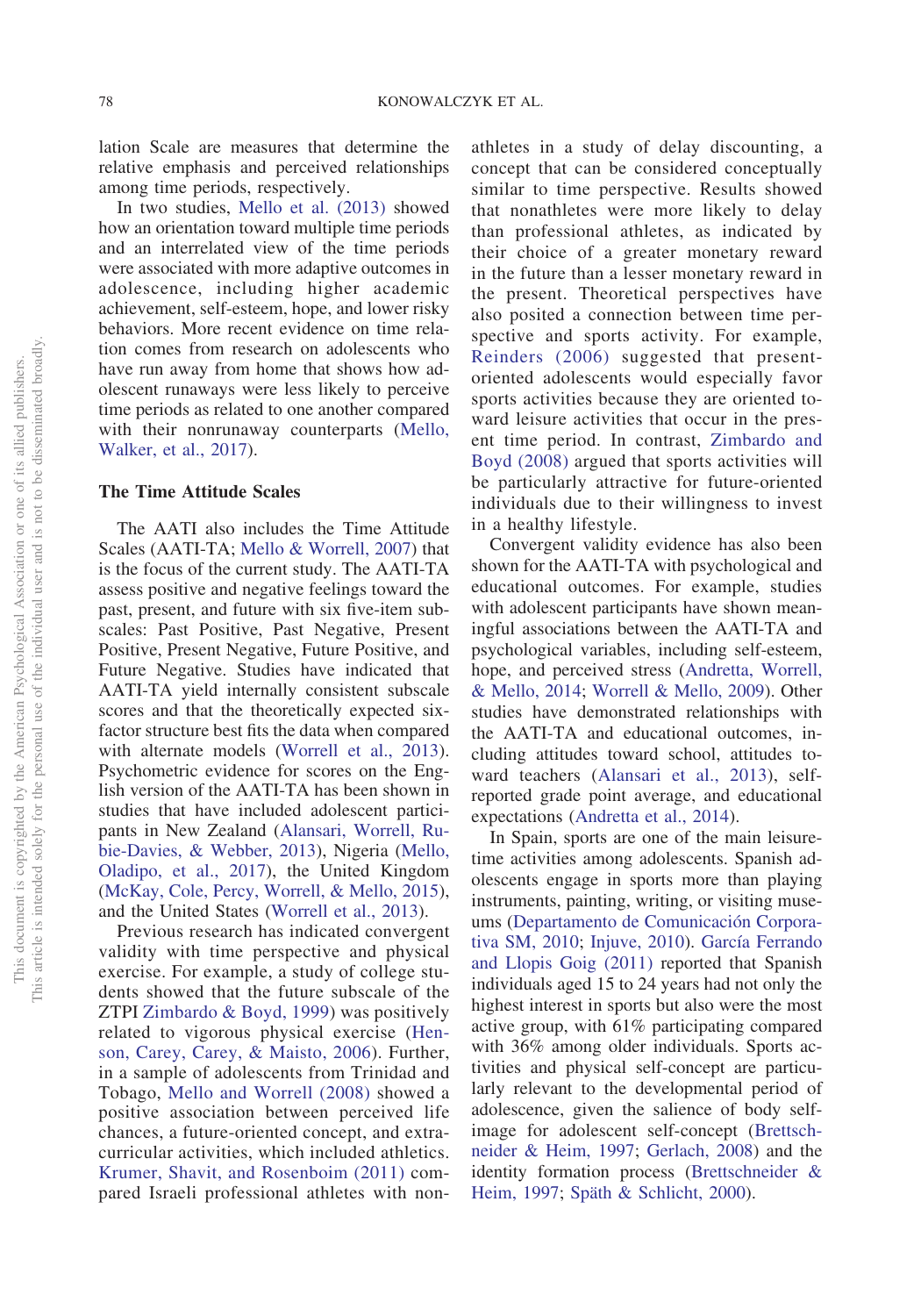#### **International Applications**

The AATI-TA has been used extensively and effectively internationally with adolescent populations, as it has been translated into over a dozen languages [\(Worrell, Mello, & International Col](#page-13-6)[laborators, 2015\)](#page-13-6). Psychometric support has been shown in international studies of adolescents for scores on the AATI-TA–Albanian and AATI-TA–Italian [\(Worrell et al., 2015\)](#page-13-6), the AATI-TA– Chinese [\(Worrell et al., 2015\)](#page-13-6), the AATI-TA– German [\(Buhl & Lindner, 2009;](#page-10-8) [Worrell et al.,](#page-13-3) [2013\)](#page-13-3), the AATI-TA–Farsi [\(Mello, Rashid, Wor](#page-11-17)[rell, & Fathi, 2014\)](#page-11-17), the AATI-TA–Japanese [\(Ch](#page-10-9)[ishima, Murakami, Worrell, & Mello, 2017\)](#page-10-9), and the AATI-TA–Turkish (Şahin-Baltacı, Tagay, [Worrell, & Mello, 2017\)](#page-12-13).

Despite the increasing application of the AATI-TA internationally, a version appropriate for adolescents in Spain is yet to be introduced to the literature. In fact, we could identify only one study that examined time-related concepts in Spain. Specifically, [Díaz-Morales \(2006\)](#page-10-10) examined the future goals of 454 individuals in four age groups (i.e., 15–18, 19–28, 30–59, and 60–88). Results indicated that adolescents had more future goals than other age groups. Although this study provides some information about the future, it does not demonstrate how Spanish adolescents think and feel about the past or present. Understanding the time perspective of adolescents in Spain would be consistent with the charge to the field of adolescent development to conduct research that represents adolescents more globally [\(Arnett, 2008\)](#page-10-11).

#### **The Present Study**

To address the absence of a time attitude scale appropriate for Spanish-speaking adolescents, we examined the psychometric properties of AATI-TA–Spanish in a sample of adolescents in Spain. Based on previous studies [\(Ch](#page-10-9)[ishima et al., 2017;](#page-10-9) [Worrell et al., 2013;](#page-13-3) [Worrell](#page-13-6) [et al., 2015\)](#page-13-6), we expected to observe internally consistent scores and a six-factor structure that corresponded to the theoretical model. We also examined gender and age invariance (younger vs. older adolescents) to assess if the AATI-TA–Spanish yields similar scores across genders and adolescent age groups. We sought to provide convergent evidence by examining associations with physical activity and selfconcept, in which we expected positive associations with favorable attitudes and negative associations with unfavorable attitudes, given previous research on educational and psychological outcomes [\(Alansari et al., 2013;](#page-10-3) [An](#page-10-4)[dretta et al., 2014\)](#page-10-4).

#### **Method**

# **Participants**

Participants were a convenience sample from Galicia, Spain that were recruited from eight high schools. High schools were identified through the professional network of the third author. School personnel were contacted via email, and those that agreed to participate served as the settings for the current study. High schools that were large in size were sought after to maximize the sample size and were diverse in public/private stature and geographic location (metropolitan area/suburb) to increase variation in the sample. Seven of the schools were located in Vigo, a large city, and one in a suburb of Vigo. Seven schools were public, and one was private. As recommended by [Wirtz \(2004\),](#page-13-7) participants with more than 30% of missing values in total or on individual scales were excluded from analyses  $(n = 31)$ , which reduced the percentage of missing values from 1.26% to .45%. The remaining missing values were replaced by using the EM-Algorithm (Software Norm version 2.03 for Windows, created by Joseph L. Schafer of the Department of Statistics, The Pennsylvania State University, with assistance from Maren K. Olsen) as recommended [\(Graham, 2009\)](#page-11-18).

The final sample consisted of 789 Spanish adolescents between the ages of 12 and 18 years  $(M = 14.79, SD = 1.53)$ . The sample was 49% female ( $n = 386$ ). Based on self-reported origin,  $87\%$  (*n* = 678) were born in Spain, 10\% (*n* = 76) were born in Latin America, and  $3\%$  ( $n =$ 23) in other European countries. Student reports of parental education indicated that  $20\%$  ( $n =$ 156) had parents with a compulsory degree (i.e., the most basic type),  $35\%$  ( $n = 278$ ) had parents with a high school degree or professional qualification, and  $41\%$  ( $n = 325$ ) had parents who had a higher education entrance qualification but did not study at a university or had a university degree.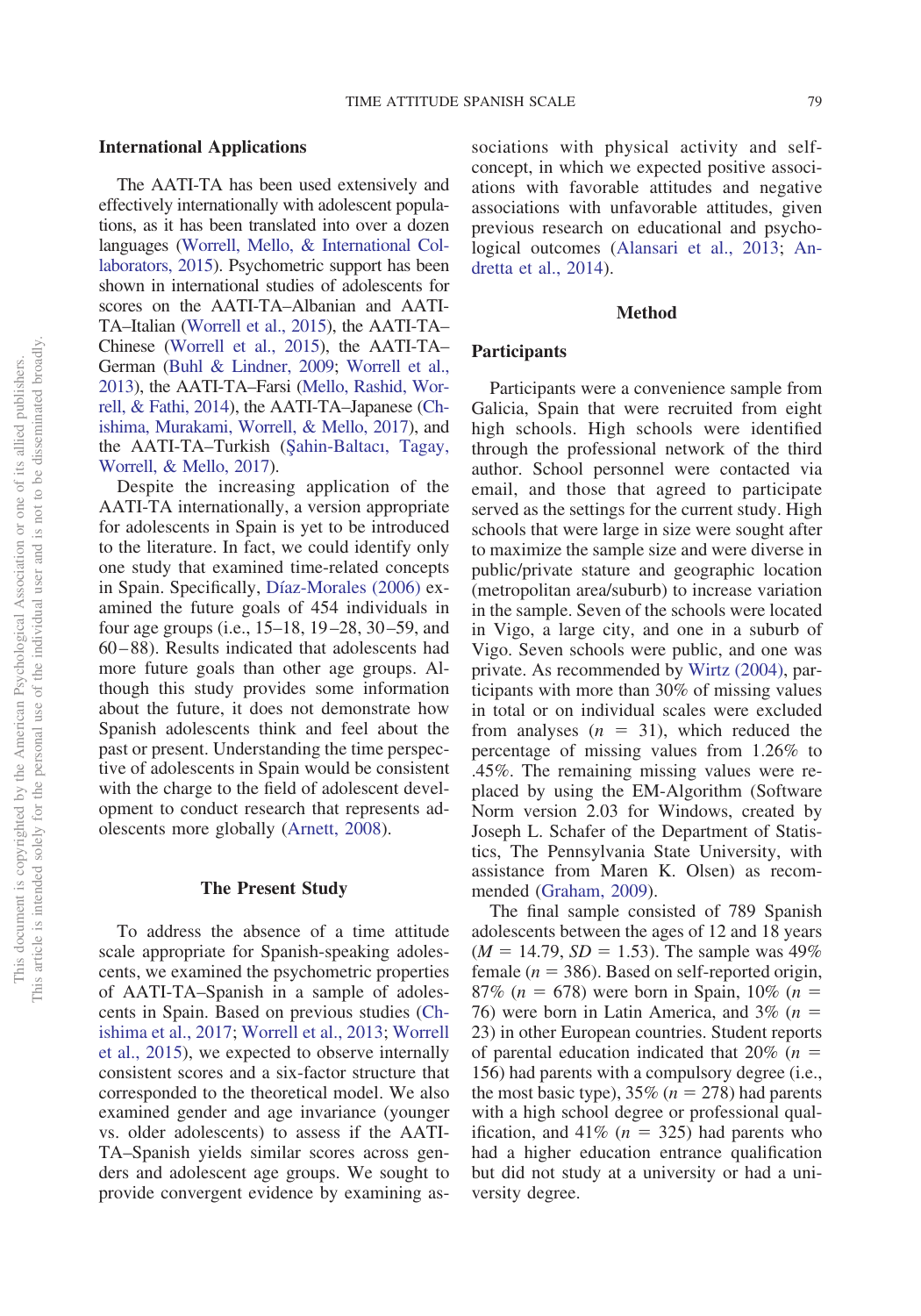#### **Measures**

**Time attitudes.** The present study included the short version of the AATI-TA–Spanish [\(Mello, Worrell, Anguiano, & Mendoza-](#page-12-14)[Denton, 2010\)](#page-12-14). As the AATI-TA–Spanish was originally developed for use in Latin America, several of the items were reworded for the present study to make them more appropriate for adolescents in Spain. Overall, seven items remained the same, five items were modified with nonmeaningful changes (e.g., "Estoy contento con mi vida ene este momento" was changed into "Estoy contento con mi vida en este momento"), and 12 items were modified with dialect-based changes (e.g., "Pensando en mi futuro me emociona" was changed into "Pensar en mi futuro, me alegra"). The modifications were made by a bilingual native Spanish speaker from Spain, and the modified items were backtranslated afterward. Further, the total number of items in the AATI-TA was reduced, given evidence that a version with four-item subscales (i.e., 24 total items) yielded valid and reliable scores in a German sample [\(Buhl et al., 2011\)](#page-10-12). Similar to other versions of the AATI-TA, a 5-point Likert-type scale was used with verbal anchors ranging from 1 (*strongly agree* [*completamente de acuerdo*]) to 5 (*strongly disagree* [*completamente en desacuerdo*]), although the response options differ in direction from the original AATI-TA [\(Mello & Worrell,](#page-12-8) [2007\)](#page-12-8). To make results comparable across the literature, means were recoded. The version of AATI-TA used in this study is included in the [Appendix.](#page-14-0)

**Convergent validity.** Physical activity was used to determine convergent validity and included three scales that were translated into Spanish.<sup>1</sup> First, sports activity significance was measured with an instrument developed by [Dickhäuser and Schrahe \(2006\).](#page-10-13) The scale includes Likert-type response options from 1 (*full agreement*) to 5 (*strong disagreement*). Item analysis indicated that one reverse-coded item did not function well, so it was excluded. Thus, four items remained. The sample average was 1.97 ( $SD = .70$ ,  $\alpha = .75$ ). Second, membership in a sports club was ascertained. Third, selfconcept was assessed with a modified version of the Self-Description Questionnaire II (SDQ II; [Marsh, 1992\)](#page-11-19). The three subscales used included four items each: general self-concept

 $(M = 1.81, SD = .61, \alpha = .85)$ , physical ability self-concept ( $M = 1.95$ ,  $SD = .64$ ,  $\alpha = .82$ ), and physical appearance self-concept  $(M =$ 2.33,  $SD = .65$ ,  $\alpha = .73$ ). The response options for the self-concept items ranged from 1 (*full agreement*) to 4 (*strong disagreement*).

#### **Procedure**

The study was completed in 2012. Students were provided a description of the study, consent forms, and the procedures for completing the questionnaire. Surveys were completed in classrooms on a voluntary basis. Measures other than the AATI-TA were translated into Spanish by separate individuals using back-translation methods and by soliciting feedback from adolescents.

#### **Results**

# **Descriptive Statistics**

[Table 1](#page-5-0) displays the descriptive statistics for all subscales of the AATI-TA–Spanish. The means ranged from 1.69 on a negative scale to 3.99 on a positive scale with standard deviations from .72 to .87. [Muthén and Kaplan \(1985\)](#page-12-15) recommended using the ML-Estimator with factorial analysis if skewness and kurtosis values are less than |1|. [West, Finch, and Curran](#page-13-8) [\(1995\)](#page-13-8) suggested that values less than |2| for skewness and less than |7| for kurtosis can be used without violating the assumption of a normal distribution. As [Table 1](#page-5-0) shows, only the Past Negative and Future Negative subscales were slightly positively skewed, and the Past Positive and Future Negative subscales had slightly high kurtosis.

#### **Internal Consistency**

All subscale scores achieved an acceptable Cronbach's  $\alpha$  value [\(Table 1;](#page-5-0) [Nunnally & Bern](#page-12-16)[stein, 1994\)](#page-12-16). Omega estimates  $(\omega)$ , which ranged from .84 to .92, are also shown in [Table](#page-5-0) [1;](#page-5-0) these were based on the factor coefficients reported in [Figure 1.](#page-6-0) Item-to-total correlations ranged from .45 to .77, which [Weise \(1975\)](#page-12-17) and

<sup>&</sup>lt;sup>1</sup> Given the nested nature of the data, that students were from eight schools, we examined intraclass correlations and all coefficients (ICCs) were  $\leq$ .01.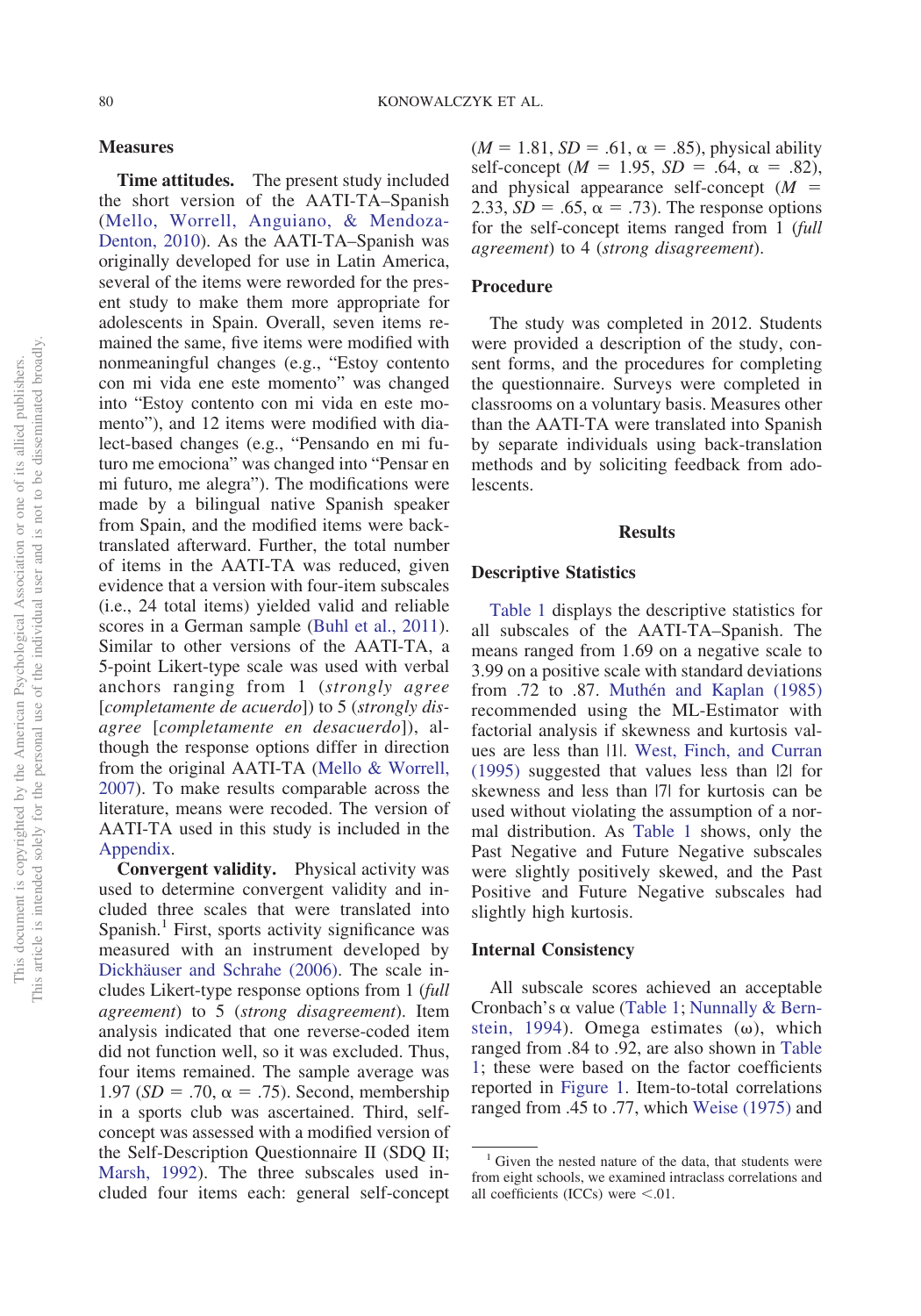| Subscale                | М    | SD  | <i><b>Skewness</b></i> | Kurtosis | $\alpha$ | 95% CI $(\alpha)$ | (1) |
|-------------------------|------|-----|------------------------|----------|----------|-------------------|-----|
| Past Positive           | 3.99 | .80 | $-0.96$                | 1.10     | .87      | .8588             | .91 |
| Past Negative           | 1.87 | .87 | 1.07                   | 0.81     | .83      | .81,.85           | .86 |
| <b>Present Positive</b> | 3.99 | .72 | $-0.67$                | 0.32     | .84      | .82,.86           | .92 |
| Present Negative        | 2.35 | .80 | 0.36                   | $-0.15$  | .75      | .72,.78           | .84 |
| Future Positive         | 3.88 | .73 | $-0.35$                | $-0.03$  | .82      | .80,.84           | .89 |
| <b>Future Negative</b>  | 1.69 | .73 | 1.19                   | 1.26     | .85      | .83,.86           | .92 |
|                         |      |     |                        |          |          |                   |     |

<span id="page-5-0"></span>Table 1 *Descriptive Statistics and Internal Consistency Estimates for the Spanish Adolescent and Adult Time Inventory-Time Attitude Scale–Short*

*Note.*  $CI =$  confidence interval. The omega values were based on the coefficients from the six-factor model reported in [Table 2.](#page-7-1)

[Zaichkowsky \(1985\)](#page-13-9) indicated are acceptable. [Table 3](#page-7-0) includes the intercorrelations among the six subscales. Correlations were positive among subscales with the same algebraic sign and negative among subscales with the different algebraic sign, and ranged from |.14| to |.69|. Consistent with expectations, correlations were higher between subscales in the same time period.

# **Confirmatory Factor Analyses**

Using *Mplus* version 7.11 [\(Muthén &](#page-12-18) [Muthén, 2012\)](#page-12-18), we tested several different models including a two-factor valence model (positive and negative items), a three-factor temporal model (i.e., past, present, and future items), and the theorized six-factor model. In keeping with best practice [\(Byrne, 2012\)](#page-10-14), multiple indicators were used to assess model fit. The  $\chi^2$  test was significant, which is common in confirmatory factor analyses, given the large sample sizes. Acceptable fit is indicated by comparative fit index (CFI) and nonnormed fit index (NNFI) values  $\geq 0.90$  and by root mean square error of approximation (RMSEA) and standardized root-mean-square residual (SRMR) values  $\leq 0.08$ [\(Browne & Cudeck, 1993;](#page-10-15) [Byrne, 2008,](#page-10-16) [2012;](#page-10-14) [Hooper, Coughlan, & Michael, 2008;](#page-11-20) [Marsh,](#page-11-21) [Hau, & Wen, 2004\)](#page-11-21). CFI and NNFI values  $\geq 0.95$ and RMSEA and SRMR values  $\leq 0.05$  are indicative of excellent fit. As can be seen in [Table 2,](#page-7-1) the six-factor model best fit the data on all indices [\(Amelang, Bartussek, Stemmler, &](#page-10-17) [Hagemann, 2006;](#page-10-17) [Bentler & Bonett, 1980;](#page-10-18) [Marsh et al., 2004\)](#page-11-21).

For the six-factor model, the  $\chi^2$  test gave a significant result with a value of 834.06. This metric may be standardized by dividing the

score with the degrees of freedom. According to [Wheaton, Muthén, Alwin, and Summers](#page-13-10)  $(1977)$ , a value  $\leq$ 5 indicates good model fit, and we observed a value of 3.52. Acceptable fit was indicated by the RMSEA, with a value of .057 based on [Browne and Cudeck \(1993\)](#page-10-15) and RMSEA confidence intervals with a .061 upper limit (upper limit  $\leq .07$ ; [Steiger, 2007\)](#page-12-19). Also, the SRMR supports a good fit of the theorized six-factor model  $(<.08;$  [Hu & Bentler, 1999\)](#page-11-22). With values greater than .9, the CFI [\(Amelang](#page-10-17) [et al., 2006\)](#page-10-17) and the NNFI [\(Bentler & Bonett,](#page-10-18) [1980\)](#page-10-18) showed a perfect fitting model compared with the null model. [Figure 1](#page-6-0) illustrates the factor coefficients, factor intercorrelations, and single residual variances. The coefficients for items on the positive subscales  $(Mdn = .77)$ were marginally higher than the coefficients for the negative items  $(Mdn = .72)$ . The lowest factor coefficient was .44. In summary, the indices reviewed show strong support for the validity for the scores from the Spanish version of the AATI-TA–Short.

# **Gender and Age Invariance**

After establishing the acceptable fit of the six-factor model for the individual sample, gender and age differences were examined. First, configural invariance is assessed to test for the same baseline-model across groups. Second, if configural invariance is evident, metric invariance is considered by testing factor loadings to be equal across groups. Lastly, if metric invariance is met, scalar invariance is evaluated, which constrains intercepts to be invariant across groups. Both, the  $\Delta$ CFI test and the  $\chi^2$ difference test were conducted to test for group invariances. A lack of invariance was assumed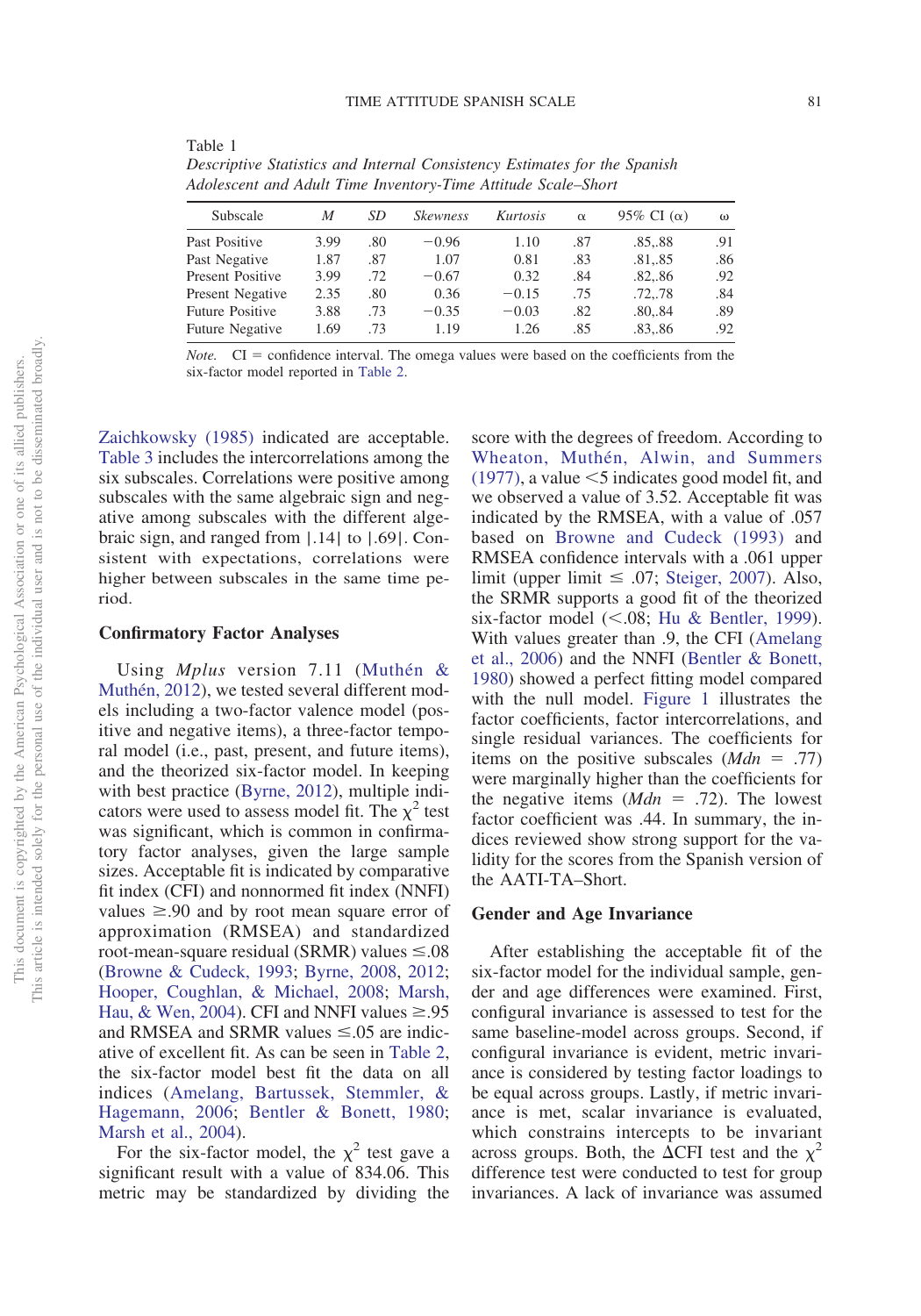

<span id="page-6-0"></span>*Figure 1.* Six-factor model for the short version of the AATI-TA–Spanish. Coefficients are standardized maximum likelihood parameter estimates.

either if the CFI value for the more restrictive model decreased more than .002, as recommended by [Meade, Johnson, and Braddy](#page-11-23) [\(2008\),](#page-11-23) or if the  $\chi^2$  difference from the less restrictive to the more restrictive model was statistically significant, as suggested by [Dim](#page-10-19)[itrov \(2006\).](#page-10-19) When invariance was not attained, model modifications were conducted to evaluate the extent of differences among the groups. For this purpose, a free estimation of single parameters was successively performed, whereby parameters with the highest modification indices were released first. Parameters, which were estimated freely during metric invariance, were likewise released in the process of scalar invariance assessment as recommended [\(Christ & Schlüter, 2012\)](#page-10-20).

First, we assessed configural invariance across the gender groups, and configural invariance was obtained (CFI = .925, NNFI = .913,  $RMSEA = .063$  [.058, .067],  $SRMR = .058$ ,  $\chi^2$ [474] = 1210.95, *p* < .001,  $\chi^2$ *ldf* = 2.55). Then, metric invariance was examined, and a lack of metric invariance was indicated  $(\Delta \text{CFI} = -.002, \ \Delta \chi^2[18] = 41.98, \ p < .01).$ Thus, we successively released two parameter estimates of the future negative subscale (Item 23 and Item 24, [Table A1\)](#page-14-0), and metric invari-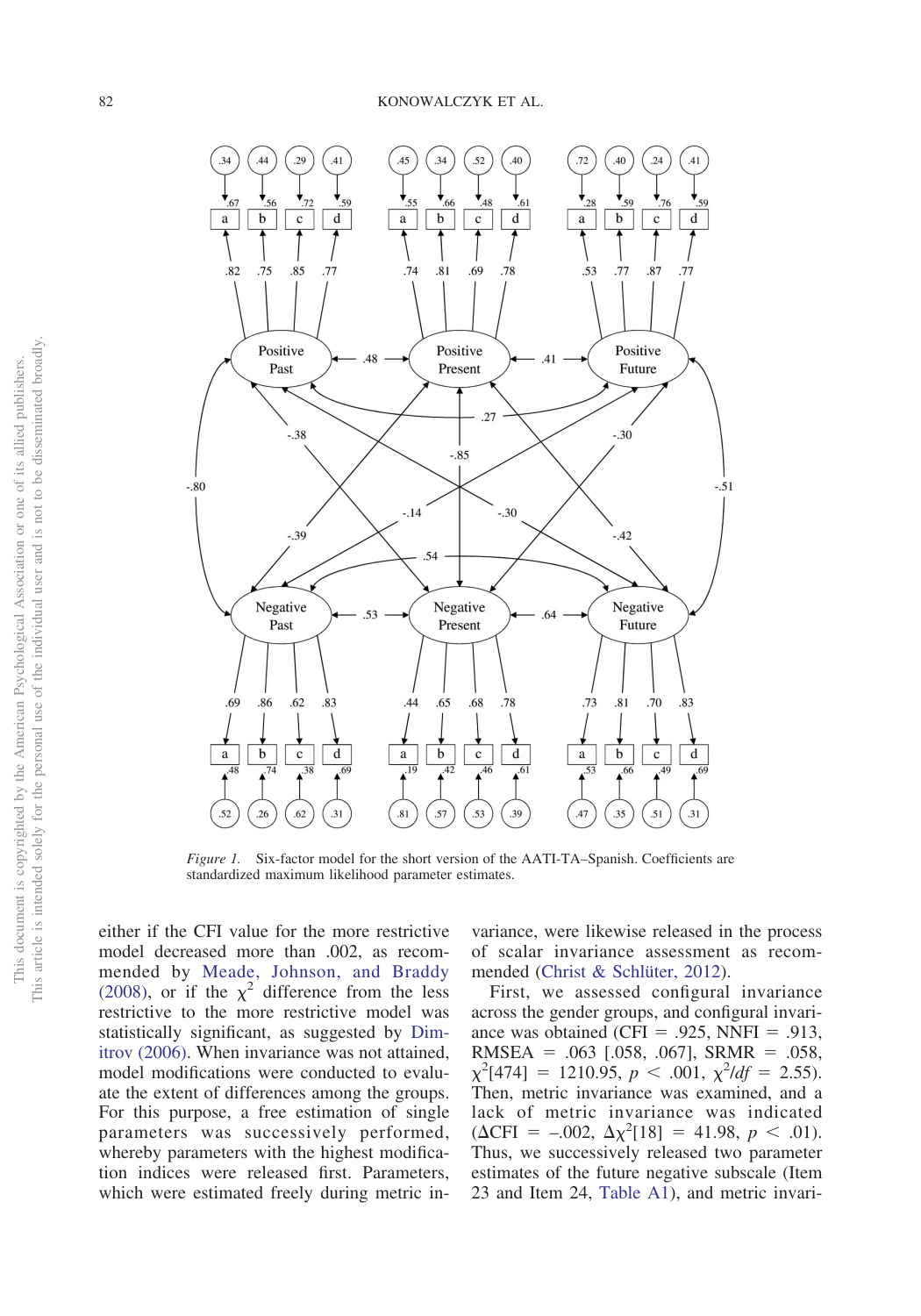| Fit Indices for Adolescent and Adult Time Attitude Scale–Spanish Scores Derived From Confirmatory |  |                                                                  |                                |  |               |
|---------------------------------------------------------------------------------------------------|--|------------------------------------------------------------------|--------------------------------|--|---------------|
| Factor Analyses (Maximum Likelihood)                                                              |  |                                                                  |                                |  |               |
| $M \alpha d \alpha l$                                                                             |  | $\mathcal{A}\mathcal{L}$ $\sqrt{2}L\mathcal{A}\mathcal{L}$ DMCEA | $0.002$ $C1$ $CDM$ $C1$ $NNET$ |  | $\Lambda$ DIC |

| Model                      |             | df  | $x^2$ ldf | RMSEA | 90% CI     | SRMR | CFI | <b>NNFI</b> | A-BIC     |
|----------------------------|-------------|-----|-----------|-------|------------|------|-----|-------------|-----------|
| 1. Null                    | $2.706.10*$ | 252 | 10.74     | .111  | .107, .115 | .246 | .75 | .72         | 44,585.51 |
| 2. Two-factor (valence)    | $4.455.03*$ | 251 | 17.75     | .146  | .142. .149 | .120 | .57 | .52         | 46.341.11 |
| 3. Three-factor (temporal) | 2.128.74*   | 249 | 8.55      | .098  | .094. .102 | .070 | .81 | .78         | 44,028.16 |
| 4. Six-factor (theorized)  | 834.06*     | 237 | 3.52      | .057  | .052, .061 | .051 | .94 | .93         | 42,813.53 |

*Note*. RMSEA = root mean square error of approximation; CI = confidence interval; SRMR = standardized root mean square residual; CFI = comparative fit index; NNFI = nonnormed fit index; A-BIC = sample-size adjusted Bayes Information Criterion.

 $p < .001$ .

<span id="page-7-1"></span>Table 2

ance was obtained ( $\Delta$ CFI = .000,  $\Delta \chi^2$ [16] = 22.43,  $p > .05$ ). On this basis, we assessed and found scalar invariance across the gender groups ( $\Delta \text{CFI} = -.001, \ \Delta \chi^2[18] = 26.40,$  $p = .05$ ).

Results for invariance analyses across younger  $(n = 362; 12-14 \text{ years old})$  and older  $(n = 427;$ 15–18 years old) adolescents indicated not only  $\text{configural (CFI} = .932, NNFI = .920,$  $RMSEA = .060$  [.055, .064],  $SRMR = .057$ ,  $\chi^2$ [474] = 1140.18, *p* < .001,  $\chi^2$ /*df* = 2.41) but also metric ( $\Delta \text{CFI} = .000, \Delta \chi^2[18] = 13.97, p >$ .05) and scalar ( $\Delta$ CFI = .000,  $\Delta \chi^2$ [18] = 20.44,  $p > .05$ ) invariance.

## **Convergent Validity**

To assess convergent validity, correlations between the subscales of the AATI-TA and several outcome variables were examined. These results are presented in [Table 3.](#page-7-0) Scores on all positive subscales of the AATI-TA had statistically significant associations with sports significance, but effect sizes were small. Scores on the negative subscales were inversely associated with sports significance, but these correlations were small, and none attained the Bonferroni-adjusted  $\alpha$  of .001. Sports club members reported higher scores on the Past Positive  $(d = .33)$  and Present Positive  $(d = .25)$  subscales, whereas participants who were not a member of a sports club reported higher scores on the Past Negative  $(d = .22)$  and Future Negative  $(d = .15)$  subscales. However, as can be seen, effect sizes were small [\(Cohen, 1988\)](#page-10-21).

All positive subscales of the AATI-TA had statistically significant correlations with general self-concept, physical ability self-concept, and physical appearance self-concept, but only the correlations with general self-concept were practically significant (i.e.,  $r \geq .30$ ) or just shy of practical significance. By contrast, all negative subscales of the AATI-TA had statistically significant negative correlations with general self-concept and physical appearance self-

<span id="page-7-0"></span>Table 3

*Correlations Among Adolescent and Adult Time Attitude Scales–Spanish, Sports Significance, and Self-Concept Scores*

| Subscale               | Past    | Past    | Present | Present | Future  | Future  | <b>Sports</b><br>Positive Negative Positive Negative Positive Negative significance G-SC PAB-SC PAP-SC |        |        |        |
|------------------------|---------|---------|---------|---------|---------|---------|--------------------------------------------------------------------------------------------------------|--------|--------|--------|
| Past Positive          | 1.00    | $-0.80$ | 0.48    | $-0.38$ | 0.27    | $-0.30$ | 0.20                                                                                                   | .35    | .18    | .23    |
| Past Negative          | $-0.69$ | 1.00    | $-0.39$ | 0.53    | $-0.14$ | 0.54    | $-0.07$                                                                                                | $-.28$ | $-.09$ | $-.20$ |
| Present Positive       | 0.42    | $-0.34$ | 1.00    | $-0.85$ | 0.41    | $-0.42$ | 0.19                                                                                                   | .51    | .18    | .34    |
| Present Negative       | $-0.29$ | 0.41    | $-0.65$ | 1.00    | $-0.30$ | 0.64    | $-0.10$                                                                                                | $-.36$ | $-.09$ | $-.23$ |
| <b>Future Positive</b> | 0.25    | $-0.14$ | 0.37    | $-0.26$ | 1.00    | $-0.51$ | 0.15                                                                                                   | .29    | .18    | .18    |
| <b>Future Negative</b> | $-0.27$ | 0.47    | $-0.37$ | 0.48    | $-0.49$ | 1.00    | $-0.06$                                                                                                | $-.35$ | $-.14$ | $-.23$ |

Note. Sports Sign. = Sports Significance; G-SC = General Self-Concept; PAB-SC = Physical Ability Self-Concept; PAP-SC = Physical Appearance Self-Concept. For AATI-TA subscales, intercorrelations below the diagonal are for the manifest variables; intercorrelations above the diagonal are for latent variables and were obtained from the six-factor model reported in [Table 2.](#page-7-1) All correlations  $> 13$  were significant after adjusting  $\alpha$  for inflation ( $p < .001$ ).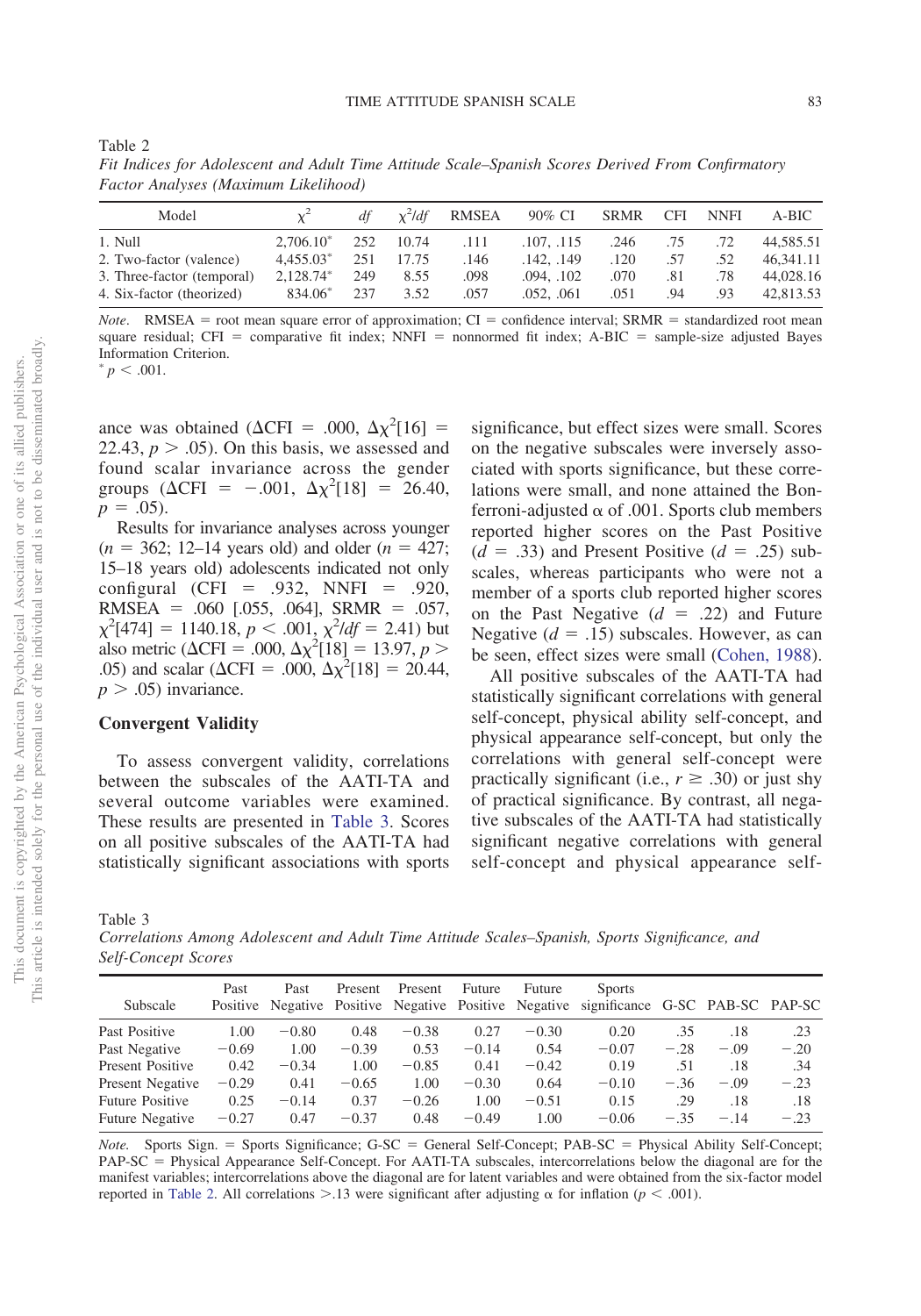concept, but only Future Positive had a statistically significant association with physical ability self-concept. As with the positive subscales, only the associations with general self-concept were practically significant or just shy of practical significance.

# **Discussion**

Scholars have argued that time perspective is an especially salient topic in adolescence [\(Lewin, 1939,](#page-11-0) [1942,](#page-11-1) [1951;](#page-11-2) [Mello & Worrell,](#page-12-0) [2015\)](#page-12-0), given identity formation [\(Erikson, 1968\)](#page-10-1) and cognitive advances [\(Piaget, 1955\)](#page-12-5). However, most research on time perspective has included adult participants or measures developed for adults (e.g., ZTPI; [Zimbardo & Boyd,](#page-13-0) [1999\)](#page-13-0). [Mello and Worrell \(2007\)](#page-12-8) created the AATI-TA to provide a measure that assessed positive and negative feelings toward the past, present, and future reliably and validly in adolescent samples. Although the AATI-TA has been used successfully in numerous nations (e.g., China, Germany, Iran, Japan, United Kingdom, and United States; [Worrell et al.,](#page-13-6) [2015\)](#page-13-6), scores on a Spanish version are yet to be validated. In this study, we examined the psychometric properties of the AATI-TA–Spanish. Overall, results provided strong support that the AATI-TA–Spanish yields valid and reliable scores.

# **Psychometric Properties of AATI Scores**

**Internal consistency.** Alpha internal consistency estimates based were high, based on recommendations by several scholars [\(Nunnally](#page-12-16) [& Bernstein, 1994;](#page-12-16) [Weise, 1975;](#page-12-17) [Zaichkowsky,](#page-13-9) [1985\)](#page-13-9), and these findings were in keeping with previous research with adolescents in Germany, New Zealand, and the United States [\(Alansari et](#page-10-3) [al., 2013;](#page-10-3) [Worrell et al., 2013\)](#page-13-3). Omega estimates were also generally in keeping with previous research, with an average value of .89, and these findings are based on four-item rather than five-item subscales as in most previous studies. In some previous studies, Future Negative scores have yielded lower reliability estimates, including in Albania, Italy, Nigeria, Turkey, and the United Kingdom [\(McKay et al.,](#page-11-12) [2015;](#page-11-12) Şahin-Baltacı et al., 2017; [Worrell et al.,](#page-13-6) [2015\)](#page-13-6). However, in this study, Future Negative scores had strong internal consistency estimates, including the highest omega value. This finding provides strong psychometric support for this construct.

**Structural validity.** Structural validity was demonstrated in a series of confirmatory factor analyses, and model comparisons indicated that the six-factor model fit the data better than alternate models. Overall, the six-factor model fit indices indicated good fit and thus high structural validity was confirmed. Again, these findings are similar to previous research on the factor structure of the AATI-TA in studies with samples in the United States [\(Worrell et al.,](#page-13-3) [2013\)](#page-13-3), New Zealand [\(Alansari et al., 2013\)](#page-10-3), Germany [\(Worrell et al., 2013\)](#page-13-3), Japan [\(Ch](#page-10-9)[ishima et al., 2017\)](#page-10-9), and Turkey (Şahin-Baltacı [et al., 2017\)](#page-12-13). The six-factor model also has important theoretical implications. In 1999, Zimbardo and Boyd hypothesized that it would be important to examine time perspective profiles rather than associations with individual time perspective subscales. They noted that "by focusing on but one dimension," researchers "fail to provide assessments of the relative strengths of the other dimensions within individual temporal profiles. Moreover, they assume, incorrectly, that scoring low on a scale of future orientation is equivalent to scoring high on a scale of present orientation" [\(Zimbardo &](#page-13-0) [Boyd, 1999,](#page-13-0) p. 1273). A multidimensional scale with strong psychometric properties is required to examine profiles. Interpretable AATI-TA profiles have already been found in several countries, and the current findings indicate that we can examine time attitude profiles in Spain.

We examined measurement invariance by gender and by early versus late adolescence. Based on established guidelines [\(Christ &](#page-10-20) [Schlüter, 2012;](#page-10-20) [Dimitrov, 2006;](#page-10-19) [Meade et al.,](#page-11-23) [2008\)](#page-11-23), we showed configural, metric, and scalar invariance by age, as well as by gender with some modification of Future Negative items. The findings by age are particularly intriguing. Invariance across early and late adolescence provides a strong basis for using AATI-TA scores in longitudinal studies across the adolescent time period. This finding complements the findings in a recent study, which found AATI-TA scores to be invariant across three time periods (at ages 12.5, 13.5, and 14.5 years) in a longitudinal study of British adolescents [\(Worrell, McKay, & Andretta, 2017\)](#page-13-11).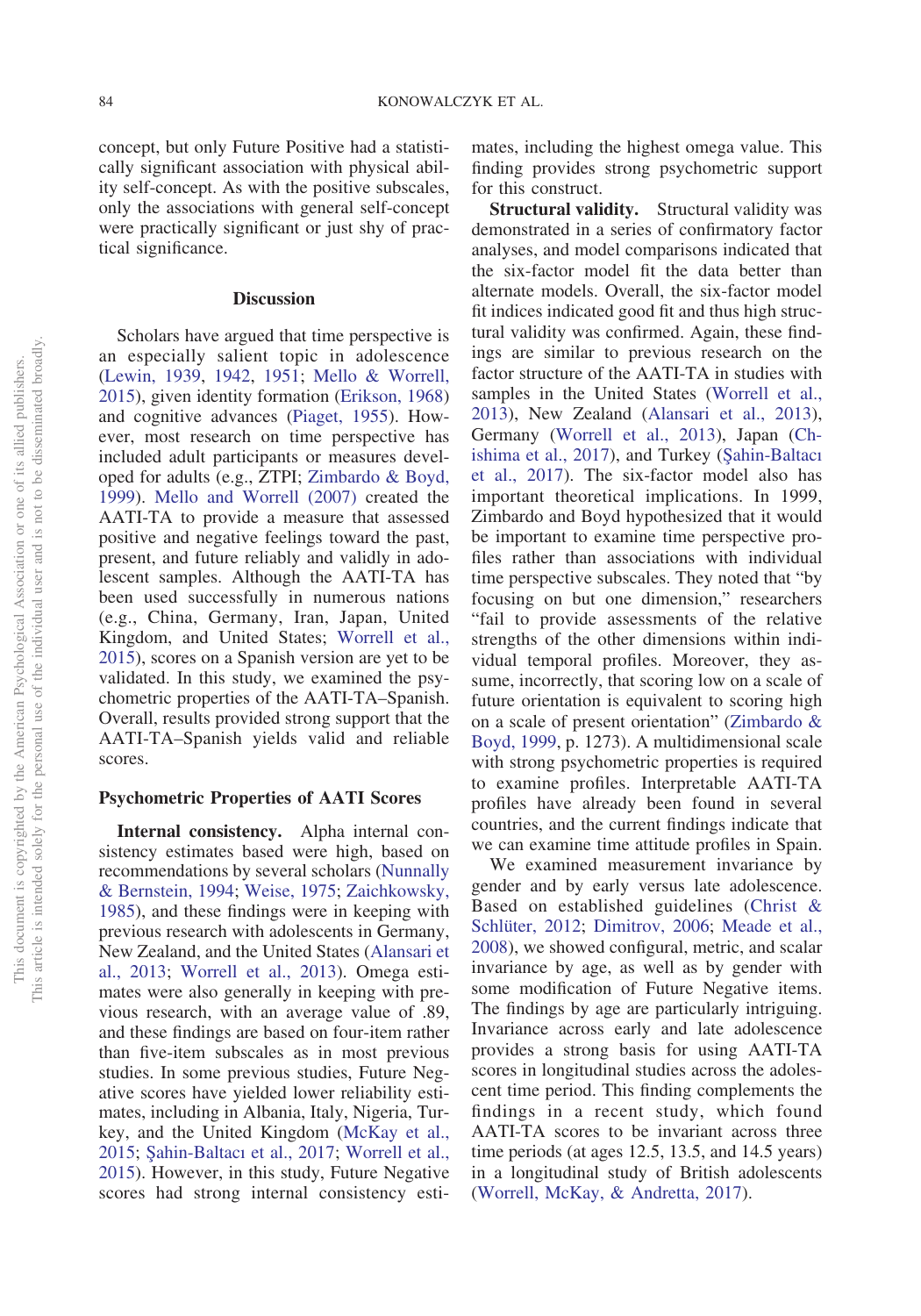Moreover, as mentioned previously, the AATI represents a recent change of name for the instrument. Although initially developed for use with adolescents, [Mello et al. \(2016\)](#page-12-9) reported support for the internal consistency of AATI-TA scores and the structural validity of the six-factor model in three samples of adults, ages 18 to 24, 25 to 59, and 60 to 85. [Mello et](#page-12-9) [al. \(2016\)](#page-12-9) also found that scores on five of the AATI-TA subscales—all but Future Negative—showed scalar invariance in the 18 to 24 and 25 to 59 age-groups, suggesting that AATI-TA scores can be used in longitudinal studies from ages 12 to 59. Importantly, evidence supporting the use of AATI-TA scores with adults is not limited to the United States [\(Mello et al., 2016\)](#page-12-9). [Cole et al. \(2017\)](#page-10-2) recently examined AATI-TA scores in a sample of 410 adults (18–65) in the Northwest of England. They found (a) strong alpha and omega internal consistency estimates (.78–.90) for scores on the six factors; (b) good fit via confirmatory factor analyses (CFI =  $0.94$ , NNFI =  $0.93$ ,  $RMSEA = 0.05 [0.04, 0.05]$ ; (c) convergent and discriminant validity with anxiety, depression, and several temporal constructs, including the ZTPI; and (d) interpretable AATI-TA profiles, which differed in theoretically congruent ways with anxiety, depression, time perspective, temporal focus, and consideration of future consequences. All of these findings raise interesting and important questions that can now be asked in Spanish samples.

**Convergent validity.** Convergent validity was investigated between the AATI-TA and several measures of physical activity and physical self-concept. Consistent with previous research [\(Henson et al., 2006;](#page-11-13) [Krumer et al.,](#page-11-14) [2011;](#page-11-14) [Mello & Worrell, 2008\)](#page-12-11), time attitude scores were associated with sports club membership, sports significance, physical ability, and physical appearance in theoretically expected directions. This study replicated findings showing that time attitudes were related to general and domain specific self-concepts [\(An](#page-10-4)[dretta et al., 2014;](#page-10-4) [Worrell & Mello, 2009\)](#page-13-5). However, it is worth noting that effect sizes for the domain-specific self-concepts were generally small. It may be that time perspective measures that are domain-specific (i.e., include physical activity prompts) would have stronger effect sizes with domain-specific self-concepts. Another explanation for the small effects could be the measures of physical activity. [Sohns](#page-12-20)[meyer and Heim \(2017\)](#page-12-20) recently argued for a broad approach to measuring physical activity, including value- and affective-based aspects, and the intrinsic character of interest in sports. Nevertheless, even though the effect sizes were small, they are in keeping with theory and useful as indicators of validity.

# **Limitations and Conclusions**

Although this study made several contributions to the literature, it also has some limitations. One limitation is that the data are not nationally representative of adolescents in Spain but are limited to a specific geographic region. Therefore, AATI-TA–Spanish scores will need to be examined in a more geographically representative sample in future studies. Second, given the correlational nature of this study, we cannot infer the causality of the observed relationships. It is important for additional longitudinal research be conducted so that direction of associations may be understood, and the data do provide evidence in support of using the scores longitudinally.

In conclusion, this study provides strong support for the psychometric properties of the AATI-TA–Spanish. Results indicated that the AATI-TA–Spanish yields scores that are reliable, structurally valid, invariant by gender and age, and associated with physical activity constructs in theoretically congruent ways. Thus, the AATI-TA–Spanish may be used by researchers to conduct studies on time attitudes in adolescents from Spain. There are several directions of research that may now be pursued. First, cross-national comparisons may be made among time attitudes in adolescents in Spain and other countries. This would address [Ar](#page-10-11)[nett's \(2008\)](#page-10-11) charge for research on adolescents that is more international and less centered on participants in the United States. Second, studies on time attitudes of Spanish adolescents could determine how they are responding to the current economic challenges. Spain has a very high rate of youth unemployment (60.6% in 2016, aged 15–19; [Eurostat, 2017\)](#page-10-22). Conducting research on Spanish adolescents' views of their past, present, and future will inform educators, so that they can tailor programs to facilitate adolescents' occupational development. Third, research may be completed on additional topics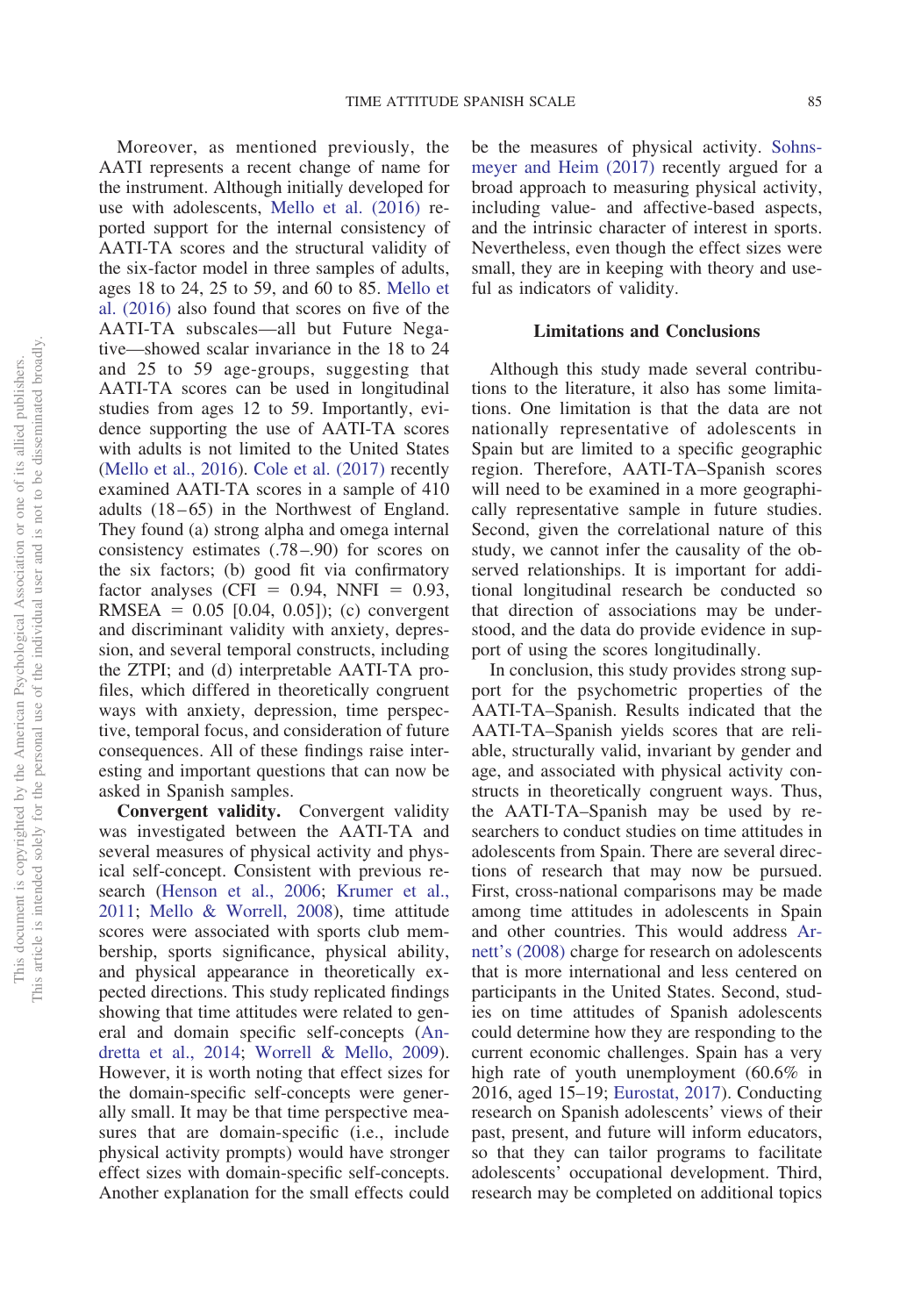about physical activity and self-concept constructs. Given that sports activities promote the development of adolescents [\(Brettschneider &](#page-10-7) [Heim, 1997\)](#page-10-7), and time perspective is a malleable psychological construct [\(Frank, 1939;](#page-10-0) [Sword, Sword, & Brunskill, 2015\)](#page-12-21), these findings have implications for interventions targeting adolescent physical health.

## **References**

- <span id="page-10-3"></span>Alansari, M., Worrell, F. C., Rubie-Davies, C., & Webber, M. (2013). Adolescent time attitude scale (AATI-TA) scores and academic outcomes in secondary school females in New Zealand. *International Journal of Quantitative Research in Education, 1,* 251–274. [http://dx.doi.org/10.1504/IJQRE](http://dx.doi.org/10.1504/IJQRE.2013.057687) [.2013.057687](http://dx.doi.org/10.1504/IJQRE.2013.057687)
- <span id="page-10-17"></span>Amelang, M., Bartussek, D., Stemmler, G., & Hagemann, D. (2006). *Differentielle Psychologie und Persönlichkeitsforschung* [Differential psychology and personality research] (6th ed.). Stuttgart, Germany: Kohlhammer.
- <span id="page-10-4"></span>Andretta, J. R., Worrell, F. C., & Mello, Z. R. (2014). Predicting educational outcomes and psychological well-being in adolescents using time attitude profiles. *Psychology in the Schools, 51,* 434–451. <http://dx.doi.org/10.1002/pits.21762>
- <span id="page-10-11"></span>Arnett, J. J. (2008). The neglected 95%: Why American psychology needs to become less American. *American Psychologist, 63,* 602–614. [http://dx.doi](http://dx.doi.org/10.1037/0003-066X.63.7.602) [.org/10.1037/0003-066X.63.7.602](http://dx.doi.org/10.1037/0003-066X.63.7.602)
- <span id="page-10-18"></span>Bentler, P. M., & Bonett, D. G. (1980). Significance tests and goodness of fit in the analysis of covariance structures. *Psychological Bulletin, 88,* 588– 606. [http://dx.doi.org/10.1037/0033-2909.88.3](http://dx.doi.org/10.1037/0033-2909.88.3.588) [.588](http://dx.doi.org/10.1037/0033-2909.88.3.588)
- <span id="page-10-7"></span>Brettschneider, W.-D., & Heim, R. (1997). Identity, sport, and youth development. In K. R. Fox (Ed.), *The physical self: From motivation to well-being* (pp. 205–227). Champaign, IL: Human Kinetics.
- <span id="page-10-15"></span>Browne, M. W., & Cudeck, R. (1993). Alternative ways of assessing model fit. In K. A. Bollen & J. S. Long (Eds.), *Testing structural equation models* (pp. 136–162). Newbury Park, CA: SAGE.
- <span id="page-10-12"></span>Buhl, M., Kuper, H., Goldenbaum, A., Höhler, J., Lindner, D., & Müller-Mathis, S. (2011). *Bericht zur Evaluation des Buddy-Landesprogramms in Hessen* [Report on the Evaluation of the Buddy Country-Program in Hesse]. Frankfurt am Main, Germany: GFPF & DIPF.
- <span id="page-10-8"></span>Buhl, M., & Lindner, D. (2009). Zeitperspektiven im Jugendalter. Messungen, Profile und Zusammenhänge mit Persönlichkeitsmerkmalen und schulischem Erleben [Time perspectives in adolescence. Measurement, profiles and relationships with personality characteristics and school-based experi-

ence]. *Diskurs Kindheits- und Jugendforschung, 4,* 197–216.

- <span id="page-10-16"></span>Byrne, B. M. (2008). Testing for multigroup equivalence of a measuring instrument: A walk through the process. *Psicothema, 20,* 872–882.
- <span id="page-10-14"></span>Byrne, B. M. (2012). *Structural equation modeling with Mplus: Basic concepts, applications, and programming*. New York, NY: Routledge.
- <span id="page-10-9"></span>Chishima, Y., Murakami, T., Worrell, F. C., & Mello, Z. R. (2017). The Japanese version of the Adolescent Time Inventory-Time Attitudes (ATI-TA) Scale: Internal consistency, structural validity, and convergent validity. *Assessment*. Advance online publication. Retrieved from [https://faculty.sfsu.edu/sites/default/files/fa](https://faculty.sfsu.edu/sites/default/files/faculty_files/2270/Chishima%20et%20al.%20%282017%29.%20Japanese%20ATI-TA.%20Assessment.pdf) [culty\\_files/2270/Chishima%20et%20al.%20\(2017\)](https://faculty.sfsu.edu/sites/default/files/faculty_files/2270/Chishima%20et%20al.%20%282017%29.%20Japanese%20ATI-TA.%20Assessment.pdf) [.%20Japanese%20ATI-TA.%20Assessment.pdf](https://faculty.sfsu.edu/sites/default/files/faculty_files/2270/Chishima%20et%20al.%20%282017%29.%20Japanese%20ATI-TA.%20Assessment.pdf)
- <span id="page-10-20"></span>Christ, O., & Schlüter, E. (2012). *Strukturgleichungsmodelle mit Mplus: Eine praktische Einführung* [Structural equation modeling with Mplus: A practical introduction]. München, Germany: Oldenbourg Wissenschaftsverlag GmbH. [http://dx.doi](http://dx.doi.org/10.1524/9783486714807) [.org/10.1524/9783486714807](http://dx.doi.org/10.1524/9783486714807)
- <span id="page-10-21"></span>Cohen, J. (1988). *Statistical power analysis for the behavioral sciences* (2nd ed.). Mahwah, NJ: Erlbaum.
- <span id="page-10-2"></span>Cole, J. C., Andretta, J. R., & McKay, M. T. (2017). An exploratory examination of the viability and meaningfulness of time attitude profiles in adults. *Personality and Individual Differences, 106,* 146– 151. <http://dx.doi.org/10.1016/j.paid.2016.10.046>
- <span id="page-10-5"></span>Departamento de Comunicación Corporativa SM. (Ed.), (2010). *Dossier de prensa 'Jóvenes españoles 2010'* [Press dossier 'Young Spaniards 2010']. Retrieved from [http://www.laicismo.org/](http://www.laicismo.org/data/docs/archivo_217.pdf) [data/docs/archivo\\_217.pdf](http://www.laicismo.org/data/docs/archivo_217.pdf)
- <span id="page-10-10"></span>Díaz-Morales, J. F. (2006). Perspectiva temporal futura y ciclo vital [Future time perspective and life-span]. *Anales de Psicología, 22,* 52–59.
- <span id="page-10-13"></span>Dickhäuser, O., & Schrahe, K. (2006). Sportliches Fähigkeitsselbstkonzept und allgemeiner Selbstwert: Zur Bedeutung von Wichtigkeit [Athletic ability selfconcept and general self-worth: The importance of significance]. *Zeitschrift für Sportpsychologie, 13,* 98– 103. <http://dx.doi.org/10.1026/1612-5010.13.3.98>
- <span id="page-10-19"></span>Dimitrov, D. M. (2006). Comparing groups on latent variables: A structural equation modeling approach. *Work: A Journal of Prevention, Assessment and Rehabilitation, 26,* 429–436.
- <span id="page-10-1"></span>Erikson, E. (1968). *Identity: Youth and crisis* (1st ed.). New York, NY: Norton.
- <span id="page-10-22"></span>Eurostat. (Ed.). (2017). *Youth unemployment rate by sex, age and country of birth*. Author. Retrieved from [http://appsso.eurostat.ec.europa.eu/nui/show](http://appsso.eurostat.ec.europa.eu/nui/show.do?dataset=yth_empl_100&lang=en) .do?dataset=[yth\\_empl\\_100&lang](http://appsso.eurostat.ec.europa.eu/nui/show.do?dataset=yth_empl_100&lang=en)=en
- <span id="page-10-0"></span>Frank, L. K. (1939). Time perspectives. *Journal of Social Philosophy, 4,* 293–312.
- <span id="page-10-6"></span>García Ferrando, M., & Llopis Goig, R. (2011). *Ideal democrático bienestar personal Encuesta sobre los*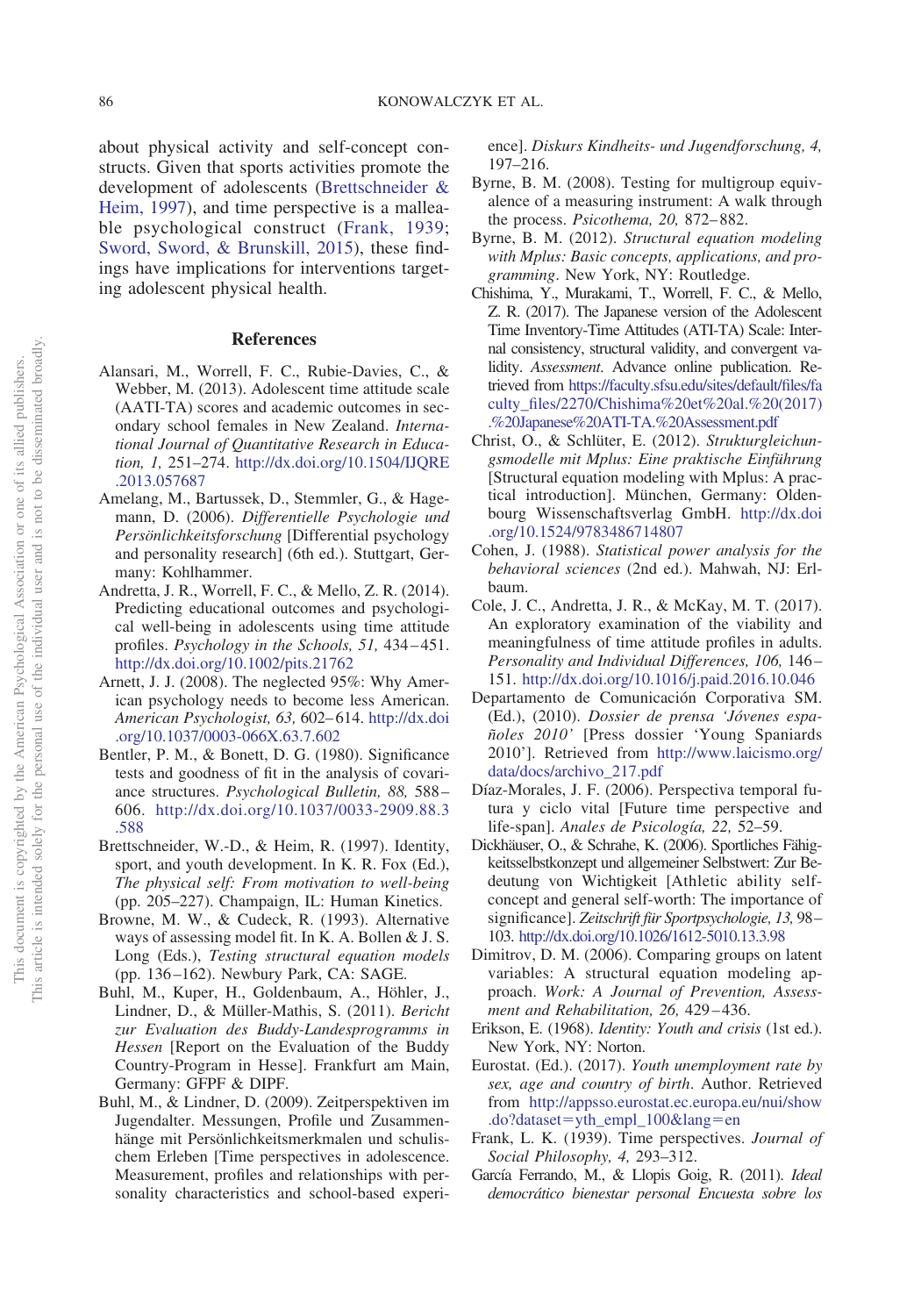*hábitos deportivos en España 2010* [Ideal democratic welfare staff. Survey on sporting habits in Spain 2010]. Retrievedfro[mhttp://www.csd.gob.es/csd/estaticos/dep](http://www.csd.gob.es/csd/estaticos/dep-soc/encuesta-habitos-deportivos2010.pdf)[soc/encuesta-habitos-deportivos2010.pdf](http://www.csd.gob.es/csd/estaticos/dep-soc/encuesta-habitos-deportivos2010.pdf)

- <span id="page-11-16"></span>Gerlach, E. (2008). *Sportengagement und Persönlichkeitsentwicklung: Eine längsschnittliche Analyse* [Sports activity and personal development: A longitudinal analysis]. Aachen, Germany: Meyer & Meyer.
- <span id="page-11-18"></span>Graham, J. W. (2009). Missing data analysis: Making it work in the real world. *Annual Review of Psychology, 60,* 549–576. [http://dx.doi.org/10.1146/](http://dx.doi.org/10.1146/annurev.psych.58.110405.085530) [annurev.psych.58.110405.085530](http://dx.doi.org/10.1146/annurev.psych.58.110405.085530)
- <span id="page-11-3"></span>Havighurst, R. J. (1952). *Developmental tasks and education* (2nd ed.). New York, NY: David Mc-Kay Company, Inc.
- <span id="page-11-13"></span>Henson, J. M., Carey, M. P., Carey, K. B., & Maisto, S. A. (2006). Associations among health behaviors and time perspective in young adults: Model testing with boot-strapping replication. *Journal of Behavioral Medicine, 29,* 127–137. [http://dx.doi.org/](http://dx.doi.org/10.1007/s10865-005-9027-2) [10.1007/s10865-005-9027-2](http://dx.doi.org/10.1007/s10865-005-9027-2)
- <span id="page-11-20"></span>Hooper, D., Coughlan, J., & Michael, R. M. (2008). Structural equation modeling: Guidelines for determining model fit. *Electronic Journal of Business Research Methods, 6,* 53–60.
- <span id="page-11-22"></span>Hu, L.-T., & Bentler, P. M. (1999). Cutoff criteria for fit indexes in covariance structure analysis: Conventional criteria versus new alternatives. *Structural Equation Modeling, 6,* 1–55. [http://dx.doi](http://dx.doi.org/10.1080/10705519909540118) [.org/10.1080/10705519909540118](http://dx.doi.org/10.1080/10705519909540118)
- <span id="page-11-9"></span>Hubley, A. M., & Zumbo, B. D. (2011). Validity and the consequences of test interpretation and use. *Social Indicators Research, 103,* 219–230. [http://](http://dx.doi.org/10.1007/s11205-011-9843-4) [dx.doi.org/10.1007/s11205-011-9843-4](http://dx.doi.org/10.1007/s11205-011-9843-4)
- <span id="page-11-15"></span>Injuve. (Ed.). (2010). *Juventud en Cifras: Ocio y Tiempo Libre* [Adolescence in numbers: Hobbies and leisure-time]. Retrieved from [http://www](http://www.injuve.es/sites/default/files/JCifras-Ocio-Dic2010.pdf) [.injuve.es/sites/default/files/JCifras-Ocio-Dic2010](http://www.injuve.es/sites/default/files/JCifras-Ocio-Dic2010.pdf) [.pdf](http://www.injuve.es/sites/default/files/JCifras-Ocio-Dic2010.pdf)
- <span id="page-11-4"></span>Keating, D. P. (2012). Cognitive and brain development in adolescence. *Enfance, 2012,* 267–279. <http://dx.doi.org/10.4074/S0013754512003035>
- <span id="page-11-5"></span>Keough, K. A., Zimbardo, P. G., & Boyd, J. N. (1999). Who's smoking, drinking, and using drugs? Time perspective as a predictor of substance use. *Basic and Applied Social Psychology, 21,* 149–164. [http://dx.doi.org/10.1207/S1532](http://dx.doi.org/10.1207/S15324834BA210207) [4834BA210207](http://dx.doi.org/10.1207/S15324834BA210207)
- <span id="page-11-14"></span>Krumer, A., Shavit, T., & Rosenboim, M. (2011). Why do professional athletes have different time preferences than non-athletes? *Judgment and Decision Making, 6,* 542–551.
- <span id="page-11-0"></span>Lewin, K. (1939). Field theory and experiment in social psychology: Concepts and methods. *American Journal of Sociology, 44,* 868–896. [http://dx](http://dx.doi.org/10.1086/218177) [.doi.org/10.1086/218177](http://dx.doi.org/10.1086/218177)
- <span id="page-11-1"></span>Lewin, K. (1942). Time perspective and morale. In

K. Lewin (Ed.), *Resolving social conflicts and field theory in social science* (pp. 80–93). Washington, DC: American Psychological Association.

- <span id="page-11-2"></span>Lewin, K. (1951). *Resolving social conflicts: Field theory in social science*. Washington, DC: American Psychological Association.
- <span id="page-11-19"></span>Marsh, H. W. (1992). *Self-description questionnaire II: Manual*. Sydney, Australia: Self Research Center, University of Western Sydney.
- <span id="page-11-21"></span>Marsh, H. W., Hau, K., & Wen, Z. (2004). In search of golden rules: Comment on hypothesis testing approaches to setting cutoff values for fit indexes and dangers in overgeneralizing Hu and Bentler's (1999) findings. *Structural Equation Modeling: A Multidisciplinary Journal, 11,* 320–341. [http://dx](http://dx.doi.org/10.1207/s15328007sem1103_2) [.doi.org/10.1207/s15328007sem1103\\_2](http://dx.doi.org/10.1207/s15328007sem1103_2)
- <span id="page-11-6"></span>McKay, M. T., Andretta, J. R., Magee, J., & Worrell, F. C. (2014). What do temporal profiles tell us about adolescent alcohol use? Results from a large sample in the United Kingdom. *Journal of Adolescence, 37,* 1319–1328. [http://dx.doi.org/10.1016/j](http://dx.doi.org/10.1016/j.adolescence.2014.09.008) [.adolescence.2014.09.008](http://dx.doi.org/10.1016/j.adolescence.2014.09.008)
- <span id="page-11-12"></span>McKay, M. T., Cole, J. C., Percy, A., Worrell, F. C., & Mello, Z. R. (2015). Reliability and factorial validity of Adolescent Time Inventory-Time Attitude (ATI-TA) scores in Scottish and Northern Irish adolescents. *Personality and Individual Differences, 86,* 412–416. [http://dx.doi.org/10.1016/j](http://dx.doi.org/10.1016/j.paid.2015.06.040) [.paid.2015.06.040](http://dx.doi.org/10.1016/j.paid.2015.06.040)
- <span id="page-11-7"></span>McKay, M. T., Percy, A., Cole, J. C., Worrell, F. C., & Andretta, J. (2016). The relationship between time attitudes profiles and self-efficacy, sensation seeking, and alcohol use: An exploratory study. *Personality and Individual Differences, 97,* 203– 209. <http://dx.doi.org/10.1016/j.paid.2016.03.060>
- <span id="page-11-23"></span>Meade, A. W., Johnson, E. C., & Braddy, P. W. (2008). Power and sensitivity of alternative fit indices in tests of measurement invariance. *Journal of Applied Psychology, 93,* 568–592. [http://dx.doi](http://dx.doi.org/10.1037/0021-9010.93.3.568) [.org/10.1037/0021-9010.93.3.568](http://dx.doi.org/10.1037/0021-9010.93.3.568)
- <span id="page-11-10"></span>Mello, Z. R., Bhadare, D., Fearn, E. J., Galaviz, M. M., Hartmann, E. S., & Worrell, F. C. (2009). The window, the river, and the novel: Examining adolescents' conceptions of the past, the present, and the future. *Adolescence, 44,* 539–556.
- <span id="page-11-11"></span>Mello, Z. R., Finan, L. J., & Worrell, F. C. (2013). Introducing an instrument to assess time orientation and time relation in adolescents. *Journal of Adolescence, 36,* 551–563. [http://dx.doi.org/10](http://dx.doi.org/10.1016/j.adolescence.2013.03.005) [.1016/j.adolescence.2013.03.005](http://dx.doi.org/10.1016/j.adolescence.2013.03.005)
- <span id="page-11-8"></span>Mello, Z. R., Oladipo, S. E., Paoloni, V. C., & Worrell, F. C. (2017). *Time perspective in Nigerian young adults*. Manuscript under review for publication.
- <span id="page-11-17"></span>Mello, Z. R., Rashid, K., Worrell, F. C., & Fathi, F. (2014, July). *Validating Adolescent Time Attitude Scores (ATAS) in a sample of Iranian adolescents*.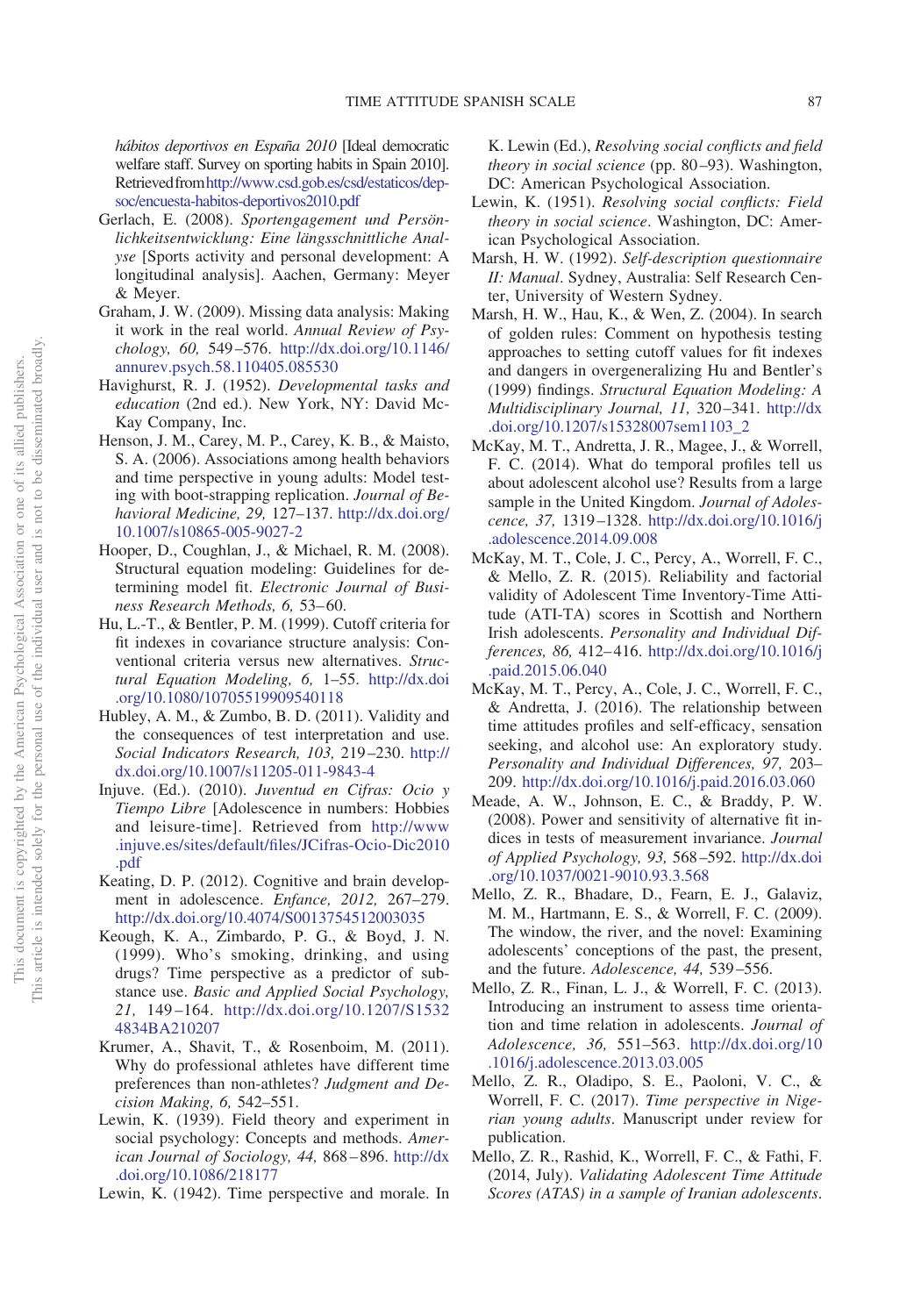Poster presented at the 2nd International Conference on Time Perspective, Warsaw, Poland.

- <span id="page-12-10"></span>Mello, Z. R., Walker, E. B., Finan, L. J., Stiasny, A., Wiggers, I. C., McBroom, K. A., & Worrell, F. C. (2017). Time perspective, psychological outcomes, and risky behavior among runaway adolescents. *Applied Developmental Science*. Advance online publication. [http://dx.doi.org/10.1080/](http://dx.doi.org/10.1080/10888691.2016.1276455) [10888691.2016.1276455](http://dx.doi.org/10.1080/10888691.2016.1276455)
- <span id="page-12-8"></span>Mello, Z. R., & Worrell, F. C. (2007). *The Adolescent Time Inventory-English*. Unpublished scale, Graduate School of Education University of California, Berkeley, CA.
- <span id="page-12-11"></span>Mello, Z. R., & Worrell, F. C. (2008). Gender variation in extracurricular activity participation and perceived life chances in Trinidad and Tobago adolescents. *Psyche: Revista de la Escuela de Psicología, 17,* 91–102.
- <span id="page-12-0"></span>Mello, Z. R., & Worrell, F. C. (2015). The past, the present, and the future: A conceptual model of time perspective in adolescence. In M. Stolarski, N. Fielaine, & W. van Beek (Eds.), *Time perpective theory; review, research and application: Essays in honor of Philip G. Zimbardo* (pp. 115– 129). Cham, Switzerland: Springer. [http://dx.doi](http://dx.doi.org/10.1007/978-3-319-07368-2_7) [.org/10.1007/978-3-319-07368-2\\_7](http://dx.doi.org/10.1007/978-3-319-07368-2_7)
- <span id="page-12-14"></span>Mello, Z. R., Worrell, F. C., Anguiano, R. M., & Mendoza-Denton, R. (2010). *The Adolescent Time Attitude Scale - Spanish Version*. Unpublished scale, The University of Colorado, CO Springs and the University of California, Berkeley, CA.
- <span id="page-12-9"></span>Mello, Z. R., Zhang, J. W., Barber, S. J., Paoloni, V. C., Howell, R. T., & Worrell, F. C. (2016). Psychometric properties of time attitude scores in young, middle, and older adult samples. *Personality and Individual Differences, 101,* 57–61. [http://](http://dx.doi.org/10.1016/j.paid.2016.05.037) [dx.doi.org/10.1016/j.paid.2016.05.037](http://dx.doi.org/10.1016/j.paid.2016.05.037)
- <span id="page-12-15"></span>Muthén, B. O., & Kaplan, D. (1985). A comparison of some methodologies for the factor analysis of non-normal Likert variables. *British Journal of Mathematical and Statistical Psychology, 38,* 171– 189. [http://dx.doi.org/10.1111/j.2044-8317.1985](http://dx.doi.org/10.1111/j.2044-8317.1985.tb00832.x) [.tb00832.x](http://dx.doi.org/10.1111/j.2044-8317.1985.tb00832.x)
- <span id="page-12-18"></span>Muthén, L. K., & Muthén, B. O. (2012). *Mplus user's guide* (7th ed.). Los Angeles, CA: Author.
- <span id="page-12-16"></span>Nunnally, J. C., & Bernstein, I. H. (1994). *Psychometric theory* (3rd ed.). New York, NY: McGraw-Hill.
- <span id="page-12-7"></span>Perry, J. L., McKay, M. T., Worrell, F. C., Zivkovic, U., Mello, Z. R., & Musil, B. (2015). Measuring time perspective in adolescents: Can you get the right answer by asking the wrong questions? *Personality and Individual Differences, 78,* 53–57. <http://dx.doi.org/10.1016/j.paid.2015.01.015>
- <span id="page-12-5"></span>Piaget, J. (1955). The development of time concepts in the child. In P. H. Hoch & J. Zubin (Eds.), *Psychopathology of childhood* (pp. 34–44). New York, NY: Grube and Stratton.
- <span id="page-12-1"></span>Pinquart, M., & Silbereisen, R. K. (2000). Das Selbst im Jugendalter [The self in adolescence]. In W. Greve (Ed.), *Psychologie des Selbst* [Psychology of the self] (pp. 75–95). Weinheim, Germany: Beltz.
- <span id="page-12-2"></span>Reinders, H. (2006). *Jugendtypen zwischen Bildung und Freizeit: Theoretische Präzisierung und empirische Prüfung einer differentiellen Theorie der Adoleszenz* [Youth types between education and leisure: Theoretical clarification and empirical examination of a differential theory of adolescence]. Münster, Germany: Waxmann.
- <span id="page-12-13"></span>S¸ahin-Baltacı, H., Tagay, O., Worrell, F. C., & Mello, Z. R. (2017). Psychometric properties of Turkish Adolescent Time Inventory-Time Attitude (ATI-TA) scores. *International Perspectives in Psychology: Research, Practice, Consultation, 6,* 47–59. <http://dx.doi.org/10.1037/ipp0000066>
- <span id="page-12-3"></span>Secord, P. F., & Peevers, B. H. (1974). The development and attribution of person concepts. In T. Mischel (Ed.), *Understanding other persons* (pp. 117–142). Oxford, UK: Blackwell.
- <span id="page-12-20"></span>Sohnsmeyer, J., & Heim, R. (2017). Individuelles Interesse am Sport—Validierung des Fragebogens iSpo [Individual interest in sports—Validation of the questionnaire iSpo]. *Zeitschrift für Sportpädagogische Forschung, 5,* 67–84.
- <span id="page-12-12"></span>Späth, U., & Schlicht, W. (2000). Sportliche Aktivität und Selbst- und Körperkonzept in der Phase der Pubeszenz [Physical activity and self- and body-experience in the phase of pubescence]. *Psychologie und Sport, 7,* 51–65.
- <span id="page-12-19"></span>Steiger, J. H. (2007). Understanding the limitations of global fit assessment in structural equation modeling. *Personality and Individual Differences, 42,* 893–898. [http://dx.doi.org/10.1016/j.paid.2006.09](http://dx.doi.org/10.1016/j.paid.2006.09.017) [.017](http://dx.doi.org/10.1016/j.paid.2006.09.017)
- <span id="page-12-4"></span>Steinberg, L., Graham, S., O'Brien, L., Woolard, J., Cauffman, E., & Banich, M. (2009). Age differences in future orientation and delay discounting. *Child Development, 80,* 28–44. [http://dx.doi.org/](http://dx.doi.org/10.1111/j.1467-8624.2008.01244.x) [10.1111/j.1467-8624.2008.01244.x](http://dx.doi.org/10.1111/j.1467-8624.2008.01244.x)
- <span id="page-12-6"></span>Stolarski, M., Fieulaine, N., & van Beek, W. (Eds.). (2015). *Time perspective theory: Review, research, and application: Essays in honor of Phillip G. Zimbardo*. Cham, Switzerland: Springer.
- <span id="page-12-21"></span>Sword, R. M., Sword, R. K. M., & Brunskill, S. R. (2015). Time perspective therapy: Transforming Zimbardo's temporal theory into clinical practice. In M. Stolarski, N. Fielaine, & W. van Beek (Eds.), *Time perspective theory; review, research and application: Essays in honor of Philip G. Zimbardo* (pp. 481–498). Cham, Switzerland: Springer. [http://dx.doi.org/10.1007/978-3-319-07368-2\\_31](http://dx.doi.org/10.1007/978-3-319-07368-2_31)
- <span id="page-12-17"></span>Weise, G. (1975). *Psychologische Leistungstests. Ein Handbuch für Studium und Praxis* [Psychological performance tests: A handbook for studies and practice]. Göttingen, Germany: Hogrefe.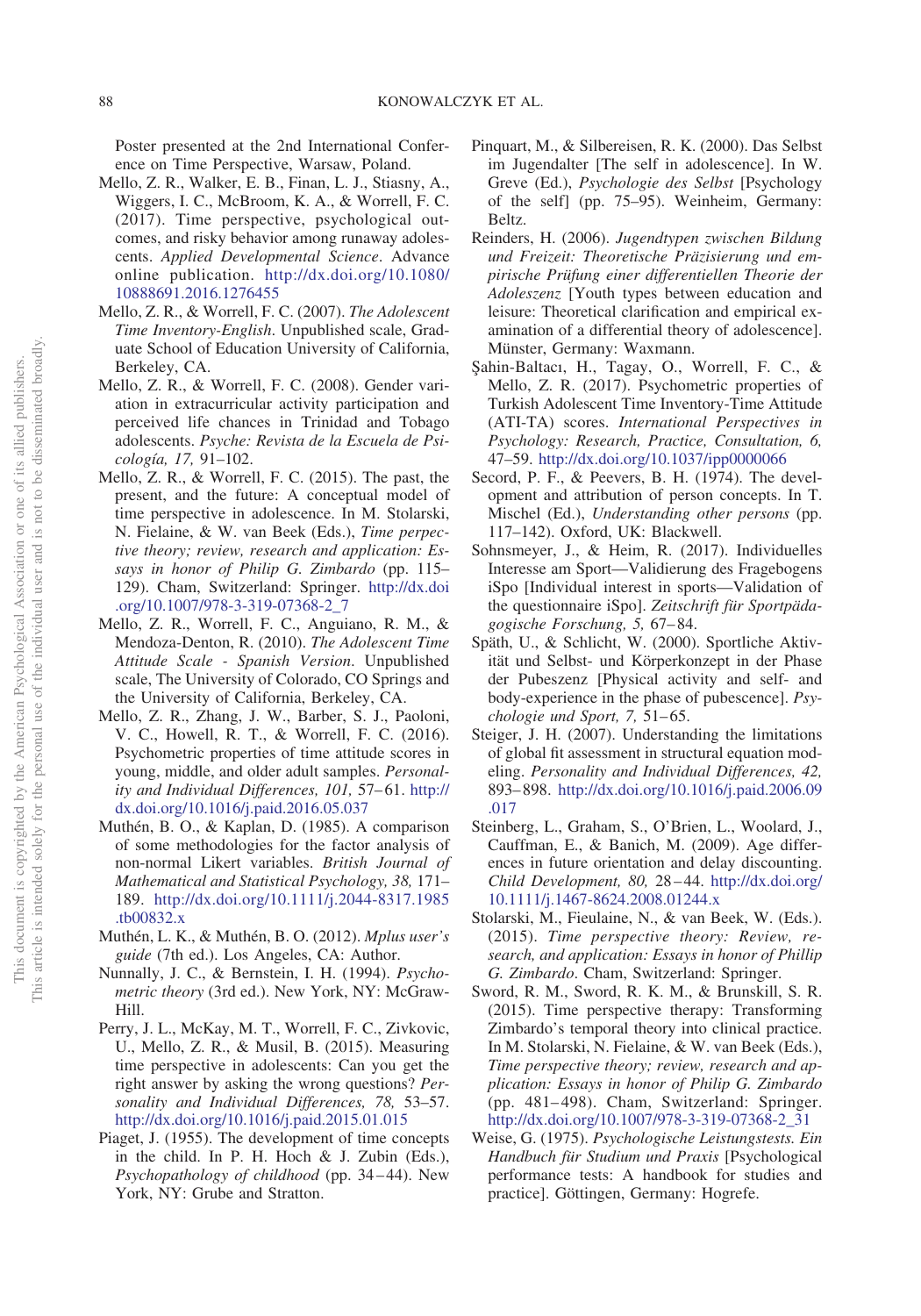- <span id="page-13-8"></span>West, S. G., Finch, J. F., & Curran, P. J. (1995). Structural equation models with nonnormal variables: Problems and remedies. In R. H. Hoyle (Ed.), *Structural equation modeling, concepts, issues, and applications* (pp. 56–75). Thousand Oaks, CA: Sage.
- <span id="page-13-10"></span>Wheaton, B., Muthén, B., Alwin, D. F., & Summers, G. F. (1977). Assessing reliability and stability in panel models. *Sociological Methodology, 8,* 84– 136. <http://dx.doi.org/10.2307/270754>
- <span id="page-13-7"></span>Wirtz, M. (2004). Uber das Problem fehlender Werte: Wie der Einfluss fehlender Informationen auf Analyseergebnisse entdeckt und reduziert werden kann [The problem of missing values: How to discover and reduce the impact of missing information on analysis results]. *Die Rehabilitation, 43,* 109–115. <http://dx.doi.org/10.1055/s-2003-814839>
- <span id="page-13-11"></span>Worrell, F. C., McKay, M. T., & Andretta, J. R. (2017). Psychometric properties of Adolescent Time Inventory-Time Attitude (ATI-TA) scores in three waves of longitudinal data. *Psychological Assessment, 30,* 106–115. [http://dx.doi.org/10](http://dx.doi.org/10.1037/pas0000457) [.1037/pas0000457](http://dx.doi.org/10.1037/pas0000457)
- <span id="page-13-2"></span>Worrell, F. C., & Mello, Z. R. (2007). The reliability and validity of Zimbardo Time Perspective Inventory scores in academically talented adolescents. *Educational and Psychological Measurement, 67,* 487–504. [http://dx.doi.org/10.1177/0013164406](http://dx.doi.org/10.1177/0013164406296985) [296985](http://dx.doi.org/10.1177/0013164406296985)
- <span id="page-13-5"></span>Worrell, F. C., & Mello, Z. R. (2009). Convergent and discriminant validity of time attitude scores on the Adolescent Time Perspective Inventory. *Diskurs Kindheits- und Jugendforschung, 4,* 185–196.
- <span id="page-13-3"></span>Worrell, F. C., Mello, Z. R., & Buhl, M. (2013). Introducing English and German versions of the Adolescent Time Attitude Scale. *Assessment, 20,* 496–510. [http://dx.doi.org/10.1177/107319111](http://dx.doi.org/10.1177/1073191110396202) [0396202](http://dx.doi.org/10.1177/1073191110396202)
- <span id="page-13-6"></span>Worrell, F. C., Mello, Z. R., & International Collaborators. (2015, March). Validating Adolescent Time Inventory-Time Attitude scores in samples from 10 countries. In Z. R. Mello & M. Buhl (Co-Chairs), *International studies on time perspective: How thoughts about the past, the present, and the future predict adolescent outcomes*. Poster Symposium presented at the biennial meeting of the Society for Research on Child Development, Philadelphia, PA.
- <span id="page-13-9"></span>Zaichkowsky, J. L. (1985). Measuring the involvement construct. *Journal of Consumer Research, 12,* 341–352. [http://dx.doi.org/10.1086/208](http://dx.doi.org/10.1086/208520) [520](http://dx.doi.org/10.1086/208520)
- <span id="page-13-0"></span>Zimbardo, P. G., & Boyd, J. N. (1999). Putting time in perspective: A valid, reliable individualdifferences metric. *Journal of Personality and Social Psychology, 77,* 1271–1288. [http://dx.doi.org/](http://dx.doi.org/10.1037/0022-3514.77.6.1271) [10.1037/0022-3514.77.6.1271](http://dx.doi.org/10.1037/0022-3514.77.6.1271)
- <span id="page-13-4"></span>Zimbardo, P. G., & Boyd, J. (2008). *The time paradox: The new psychology of time that will change your life*. New York, NY: Free Press.
- <span id="page-13-1"></span>Zimbardo, P. G., Keough, K. A., & Boyd, J. N. (1997). Present time perspective as a predictor of risky driving. *Personality and Individual Differences, 23,* 1007–1023. [http://dx.doi.org/10.1016/](http://dx.doi.org/10.1016/S0191-8869%2897%2900113-X) [S0191-8869\(97\)00113-X](http://dx.doi.org/10.1016/S0191-8869%2897%2900113-X)

(*Appendix follows*)